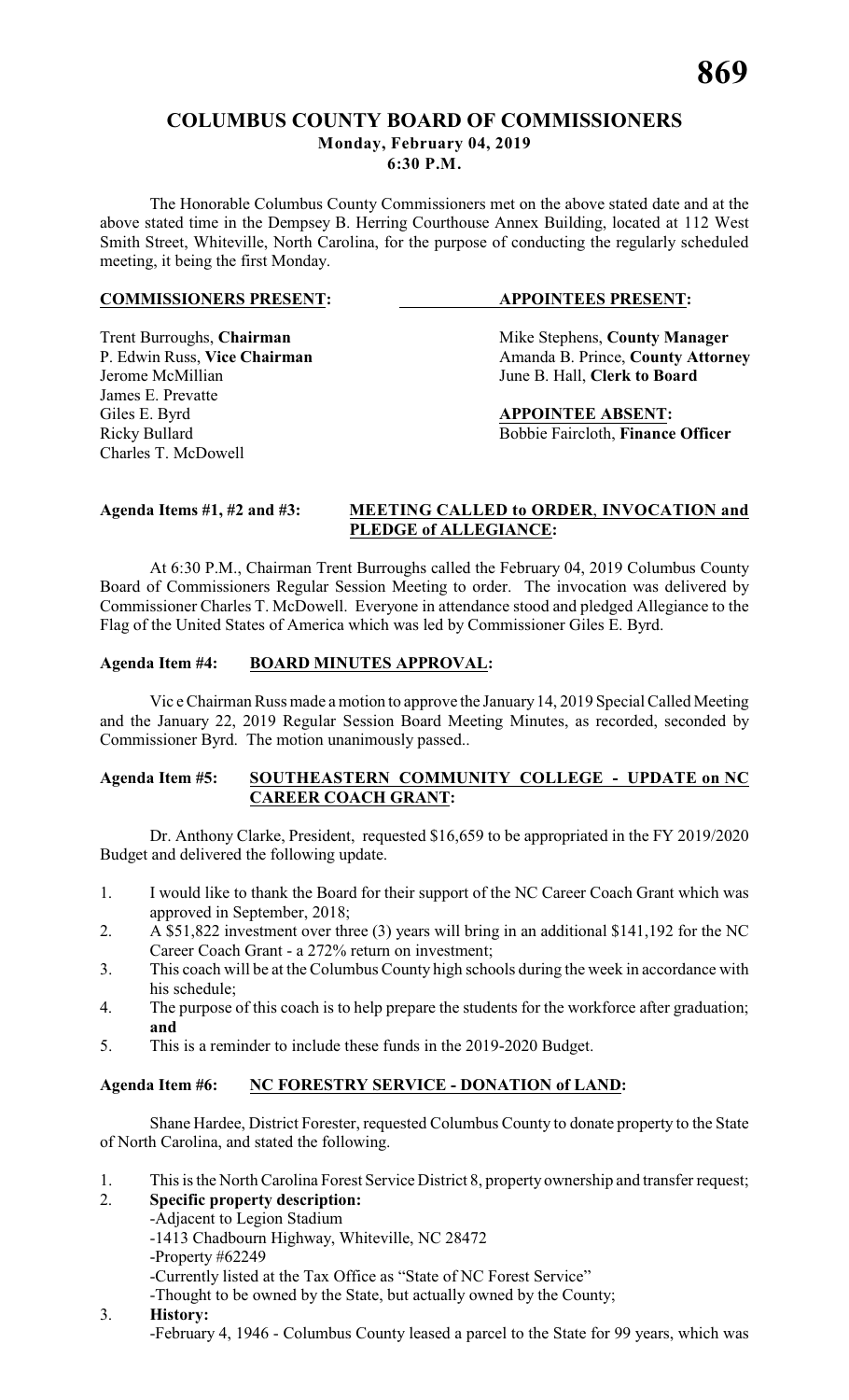for a residence site at that time for the District Ranger;

-May 20, 1968 - additional property was added under a new lease to make room to expand the site to a District Office location. This lease at the request of Forestry would run concurrently with the old Lease. The expansion allowed for the conversion of the home to an office and the building of a shop, pole barn and other support structures; -Both leases expire February, 2045;

# 4. **Benefits of having NCFS District Office in Columbus:**

-Skilled jobs - 4 Foresters (Requires BS); 3 Technicians (One is LEO) (Requires Associate or experience); 2 Administrative Professionals; 4 Mechanics (One of which is the supervisor); 2 Forest Fire Equipment operators; 1 Eleven month seasonal; total of 15 fulltime skilled jobs and one part-time job. Average salary of full-time jobs is \$47,454;

-Annual operating budget of \$228,000 not including personnel cost or equipment purchases. Much of which is spent locally;

-The entire district's operating budget for all 6 counties, district office included, is \$851,500, of which a considerable amount is spent locally due to our repairs and major purchasing being handled out of the district office in Whiteville;

-Emergency response - a local group of highly trained and skilled emergency responders capable of responding to assist with any major disaster, not to mention assisting the County Forestry Office with normal fire response quicker due to location;

# 5. **Current Problems with the State not owning the property:**

-By State law - the State cannot spend repair and renovation money on leased property; -It was assumed this property was owned by the State until recently;

--\$400,000 Of repair and renovation work has been completed at this location the past three (3) years by contractors local to Columbus County, not including annual maintenance covered under our operating budget;

-We will not be able to get future R&R money now that it is known the property is leased. Currently there is well over \$1 million requested for future R&R projects.

# 6. **The Final Point:**

-It is in the best interest of both the County and State for this property to be transferred from County ownership to State ownership permanently to help insure that the District 8 Office remains in Columbus County;

-I ask that the Board of Commissioners consider drafting a letter to NCDA&CS Property and Construction Division, C/A Richard Clark, Director, establishing their intent to do a no cost transfer of this property.

Commissioner Byrd made a motion to approve the donation of the land requested to the North Carolina Forestry Service, with the understanding that if the land is ever used for anything but Forest Service, the land reverts back to Columbus County, seconded by Commissioner Prevatte. The motion unanimously passed. For more clarity, the backup information will be marked as Exhibit "A", and kept on file in the Minute Book Attachments, Book Number 6, in the Office of the Clerk to the Board, for review.

### **Agenda Item #7: MAINTENANCE - GROUNDS SERVICE AGREEMENT:**

Larry Hayes, Maintenance Director, requested approval for another bid for Grounds Service Agreement. Mr. Hayes stated the following.

- 1. This service was bid in the last quarter of 2018;
- 2. Bids were received;
- 3. Bids were reviewed and a meeting requested;
- 4. Due to higher priority issues delaying the meeting and finalizing the bid process, it was delayed far beyond the expiration dates; **and**
- 5. This needs to be put out to bid again.

Commissioner Bullard made a motion to re-bid the Grounds Service Agreement, seconded by Commissioner McDowell. The motion unanimously passed.

# **Agenda Item #8: SOIL and WATER CONSERVATION - WATERSHED/STREAM MANAGEMENT COORDINATOR POSITION:**

Edward Davis, Soil and Water Conservation Director, requested the Board to consider funding the Watershed/Stream Management Coordinator Position during the 2019-2020 Budget Year. Mr. Davis stated the following.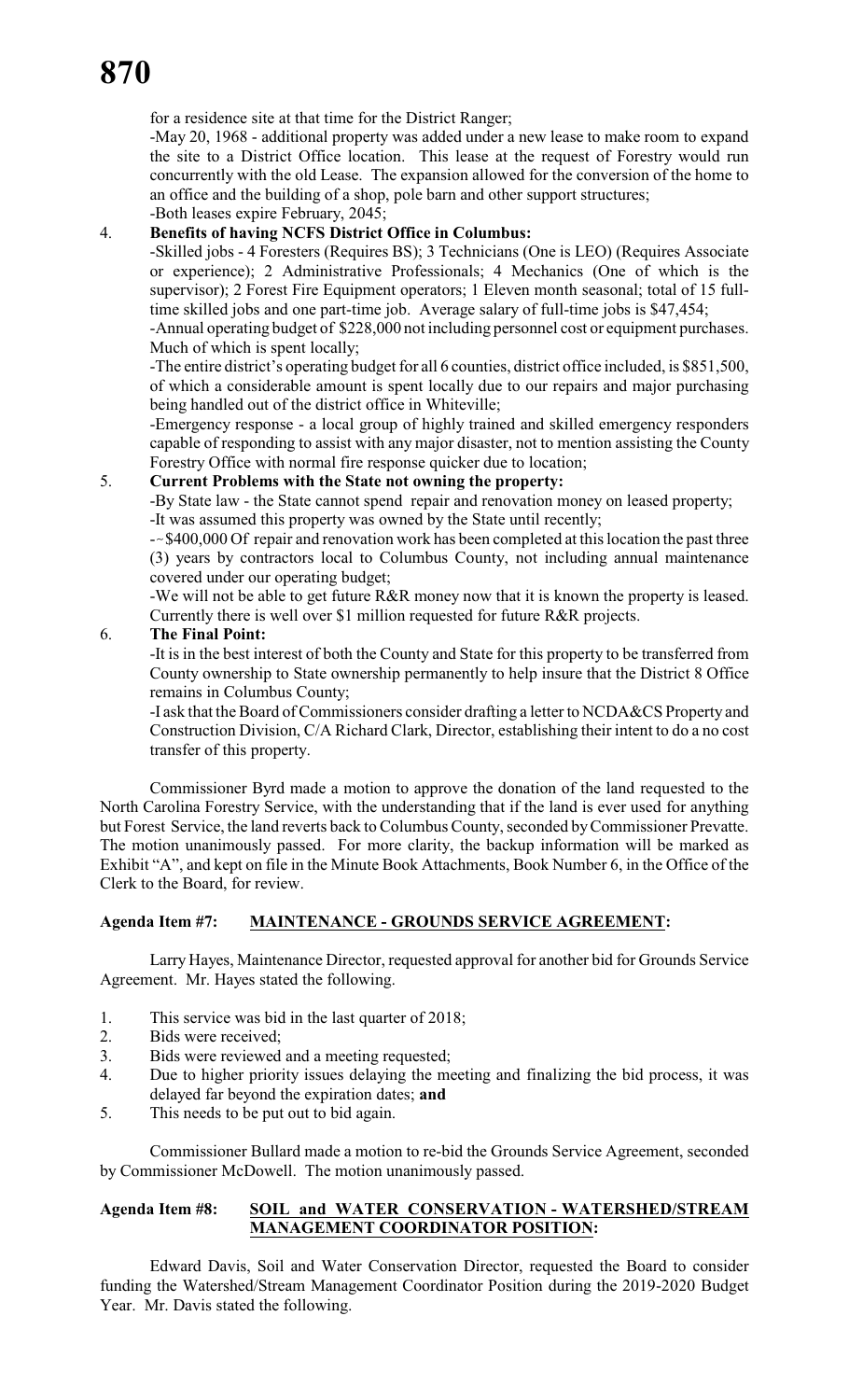- 1. Since 2006, the Columbus Soil and Water Conservation District Board has been discussing the need of these Watershed/Stream Management Coordinator positions for several years;
- 2. On 10-04-2018, A Resolution was written and adopted by Columbus Soil and Water Conservation District Board to support Watershed/Stream Management Coordinator positions to address water management in eastern North Carolina;
- 3. On 11-27-2018, a Resolution was adopted by Soil and Water districts in Area 7. Nine (9) counties;
- 4. On 01-07-2019, NCDA&CS Commissioner Steve Troxler spoke about the need for drainage management across North Carolina and especially the eastern section;
- 5. On 01-07-2019, Mr. Larry Wooten, President of NC Farm Bureau, spoke about the need for drainage management in eastern North Carolina also;
- 6. On 01-07-2019, a Resolution was adopted by the State Association of Soil and Water conservation Districts;
- 7. The Action Item approved at the State Association of Soil and Water Conservation Districts Meeting on January 8, 2019 is to request State legislators for five (5) Watershed/Stream Management Coordinator positions to be funded at a rate of 50/50 for a two (2) year Pilot Program. The Counties listed in the Action Item includes: Bladen, Columbus, Robeson, Craven, Cartereet, Currituck and Dare; **and**
- 8. I would like for this position to be included in the 2020-2021 Budget.

After lengthy discussion, Chairman Burroughs stated the Board would take this request under advisement.

# **Agenda Item #9: PUBLIC UTILITIES DEPARTMENTAL UPDATE:**

Harold Nobles, Public Utilities Director, delivered the following departmental update.

| <b>INFOR</b>                                                                                                | WD-I  | WD-II | WD-III | WD-IV | WD-V | <b>TOTAL</b> |
|-------------------------------------------------------------------------------------------------------------|-------|-------|--------|-------|------|--------------|
| <b>Total Number of Customers</b>                                                                            | 1,179 | 1,794 | 1,075  | 876   | 538  | 5,462        |
| Total Gallons Pumped (MG)                                                                                   |       |       |        |       |      | 428          |
| Total Gallons Sold (MG)                                                                                     |       |       |        |       |      | 401          |
| Total Estimated Revenue for<br>Fiscal Year (Average of<br>\$233,333 Per Month for All<br>Districts)         |       |       |        |       |      | \$2,799,996  |
| <b>Total Number of Penalties</b><br>(average of 1,235 Penalties<br>per month - All Districts)               |       |       |        |       |      | 14,820       |
| Total Number of Cut Offs<br>(Average of 410 Cut Offs<br>per month-All Districts)                            |       |       |        |       |      | 4,920        |
| <b>Total Meter Tampering Fees</b><br>(Fees for all districts over 12)<br>Month Period)                      |       |       |        |       |      | 27           |
| <b>Total Leak Adjustments</b><br>(All districts over 12 Month<br>Period)                                    |       |       |        |       |      | 122          |
| Process Work Orders<br>(Average of 309 per Month)                                                           |       |       |        |       |      | 3,708        |
| <b>Total Utility Locate</b><br>Requests<br>(Requests for NCDOT,<br>Electrical/Telephone/Cable<br>Companies) |       |       |        |       |      | 2,679        |

### **Water Quality:**

Distribution Systems are flushed daily to maintain water quality.

### **\*All figures are based on a 12 month period\***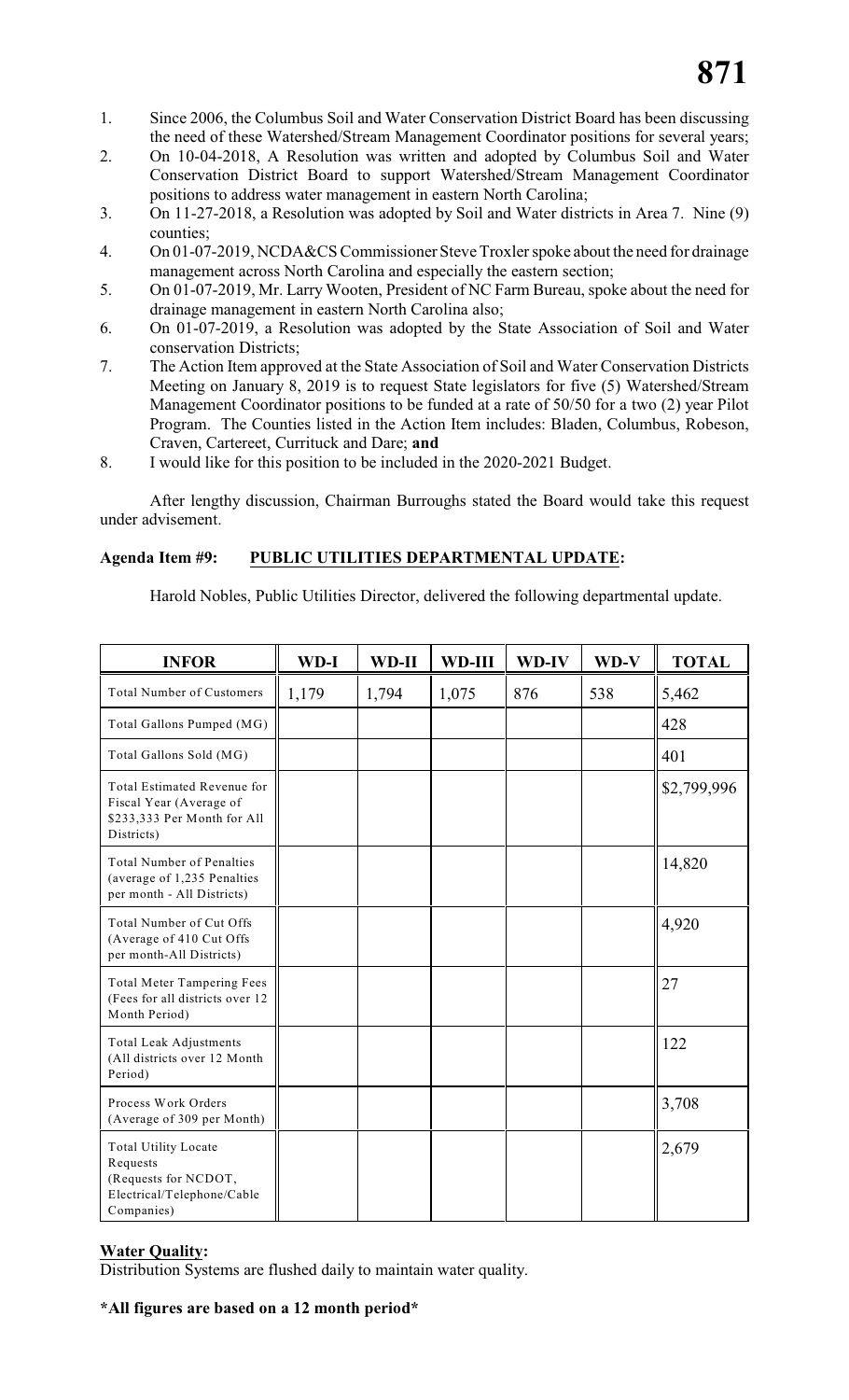# **Agenda Item #10: REGISTER of DEEDS - DEPARTMENTAL UPDATE:**

Registrar Kandance Bullock delivered the following departmental update.

| <b>TOPIC</b>  | 2017 | 2018 |
|---------------|------|------|
| <b>Births</b> | 341  | 393  |
| Marriages     | 334  | 295  |
| Deaths        | 669  | 600  |

| <b>TOPIC</b>                                                         | 2017                | 2018                |
|----------------------------------------------------------------------|---------------------|---------------------|
| <b>Excise Tax</b>                                                    | \$139,612           | \$182,103           |
| Deeds & Misc. Instruments                                            | \$102,266           | \$96,600            |
| Deeds of Trust                                                       | \$57,262            | \$54,453            |
| Marriage License Fees                                                | \$20,040            | \$17,700            |
| Other Fees (Plats, Notary Oaths,<br>Certified Copies, Plain Copies)  | \$77,969            | \$78,681            |
| <b>TOTAL:</b>                                                        | \$397,149           | \$429,537           |
| <b>Electronic Recordings</b><br><b>Online Vital Records Requests</b> | \$42,391<br>\$1,892 | \$60,041<br>\$2,559 |

### **Agenda Item #11: PROCLAMATION - BLACK HISTORY MONTH IN COLUMBUS COUNTY:**

Chairman Burroughs requested Board approval and adoption of the following Black History Month in Columbus County Proclamation.

### *BLACK HISTORY MONTH in COLUMBUS COUNTY* **PROCLAMATION**

**WHEREAS,** much of Columbus County's honor, strength and stature can be attributed to the diversity of cultures and traditions that are celebrated by the citizens of our county; **and**

**WHEREAS,** African Americans have played significant roles in the history of our economics, cultural, spiritual and political development while working tirelessly to maintain and promote their culture and history; **and**

**WHEREAS,** as a result of their determination, hard work, intelligence and perseverance, African Americans have made valuable and lasting contributions to Columbus County and our state, achieving exceptional success in all aspects of society including business, education, politics, science, and the arts; **and**

**WHEREAS,** in 1978, *Black History Month* was formally adopted to honor and affirm the importance of Black History throughout our American experience, which goes back hundreds of years and includes some of the greatest, most advanced and innovative societies in our history that we can all draw inspiration from; **and**

**WHEREAS,** *Black History Month* is a time for all Americans to remember the stories and teachings of those who helped build our nation, took a stance against prejudice to build lives of dignity and opportunity, advanced the cause of civil rights, and strengthened families and communities; **and**

**WHEREAS,** during *Black History Month*, all Americans are encouraged to reflect on past successes and challenges of African Americans and look to the future to continue to improve society so that we live up to the ideals of freedom, equality and justice.

**NOW, THEREFORE, WE, THE COLUMBUS COUNTY BOARD OF COMMISSIONERS**, do hereby proclaim the month of February, 2019, to be *BLACK HISTORY MONTH* in Columbus County, North Carolina, and do encourage all citizens to join us in honoring the many contributions made by African Americans throughout this county and to participate in the many educational events honoring the contributions of Black Americans.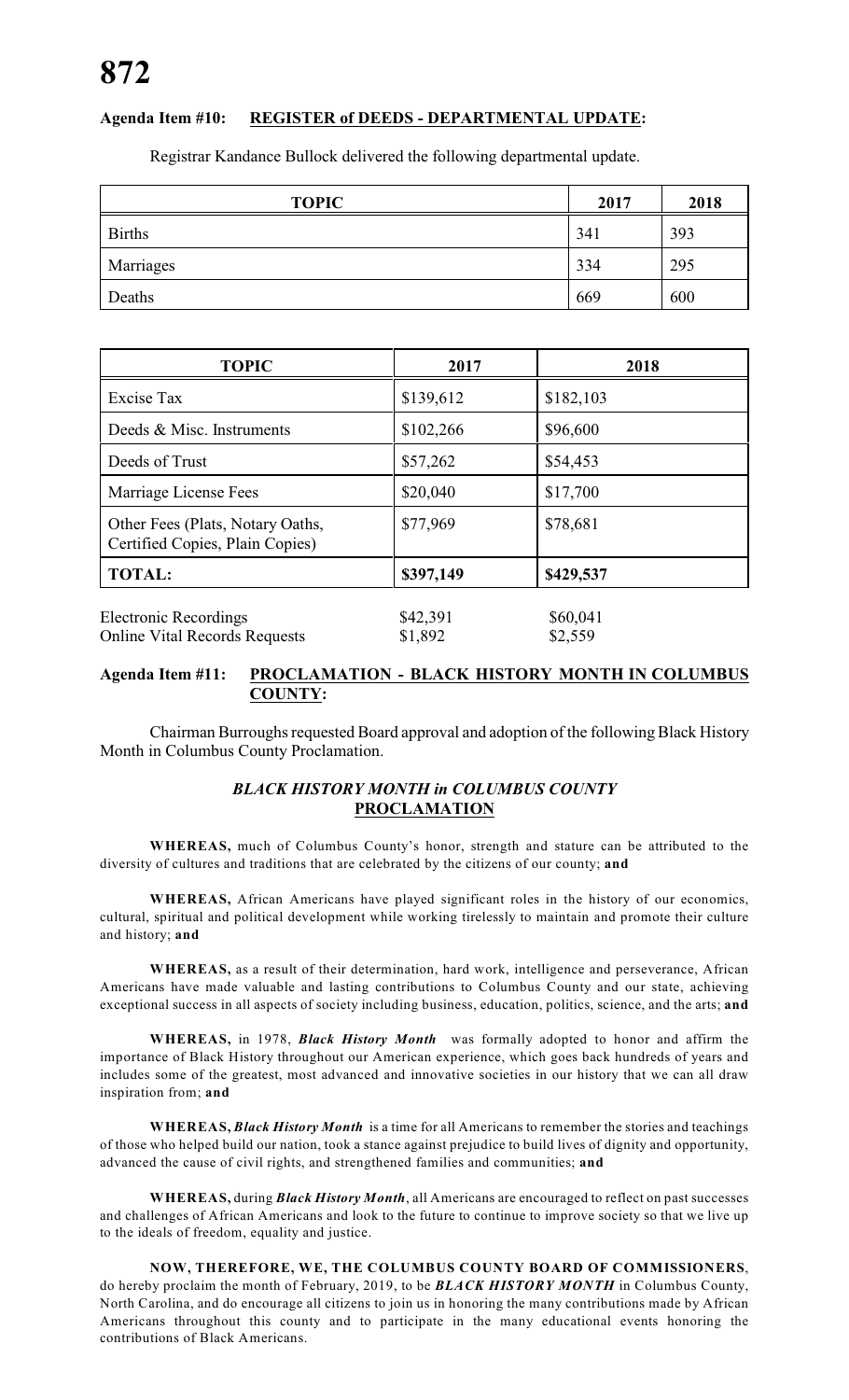#### **COLUMBUS COUNTY BOARD OF COMMISSIONERS**

**/s/** *JEROME McMILLIAN***, District I /s/** *JAMES E. PREVATTE***, District II /s/** *GILES E. BYRD***, District III /s/** *RICKY BULLARD***, District VI**

**/s/** *MICHAEL H. STEPHENS***, Manager /s/** *AMANDA B. PRINCE***, Attorney**

/s/ *TRENT BURROUGHS***, Chairman-D-V** */s/ P. EDWIN RUSS***, Vice Chairman, D-IV ATTESTED BY:** */s/ CHARLES T. McDOWELL***, District VII** /s/ *JUNE B. HALL***, Clerk to Board**

Commissioner Byrd made a motion to approve and adopt the Black History Month in Columbus County Proclamation, seconded by Commissioner Prevatte. The motion unanimously passed.

#### **Agenda Item #12: PROCLAMATION - SKILLSUSA WEEK PROCLAMATION:**

Preston Prince, Skills-USA National Officer, requested Board approval and adoption of the following SkillsUSA Week Proclamation.

#### **SKILLS-USA WEEK PROCLAMATION**

#### **TO ALL WHOM THESE PRESENTS COME — GREETINGS:**

**WHEREAS,** Feb. 3-9, 2019, has been designated by the SkillsUSA national association as SkillsUSA Week; **and**

**WHEREAS,** profound economic and technological changes in our society are rapidly reflected in the structure and nature of work, thereby placing new and additional responsibilities on our educational system; **and**

**WHEREAS,** career and technical education provides students with a school-to-careers connection and is the backbone of a strong, well-educated workforce, which fosters productivity in business and industry and contributes to our leadership in the national and international marketplace; **and**

**WHEREAS,** career and technical education gives high school students experience in practical, meaningful applications of basic skills such as reading, writing and mathematics, thus improving the quality of their education, motivating at-risk students and giving all students leadership opportunities in their fields and in their communities; **and**

**WHEREAS,** career and technical education offers individuals lifelong opportunities to learn new skills, which provide them with career choices and potential satisfaction; **and**

**WHEREAS,** the ever-increasing cooperative efforts of career and technical educators, business and industry stimulate the growth and vitality of our economy and that of the entire nation by preparing graduates for career fields forecast to experience the largest and fastest growth in the next decade; **and**

**WHEREAS,** SkillsUSA — a national organization for students preparing for technical, skilled, and service occupations in high schools and colleges/technical schools — helps its members become world-class workers and responsible Americans; and

**WHEREAS,** SkillsUSA is preparing more than 300,000 students annually to be high-performance workers.

**NOW, THEREFORE, BE IT PROCLAIMED,** we, the Columbus County Board of Commissioners, do hereby proclaim the week of February 03-09, 2019, as

# **SkillsUSA WEEK**

in Columbus County and urge all its citizens to acquaint themselves with the purposes and activities of SkillsUSA and to give help and encouragement to the members who are working hard to achieve the goals that will make them outstanding skilled workers in our communities.

**IN TESTIMONY WHEREOF,** I have hereunto set my hand and caused the Great Seal of Columbus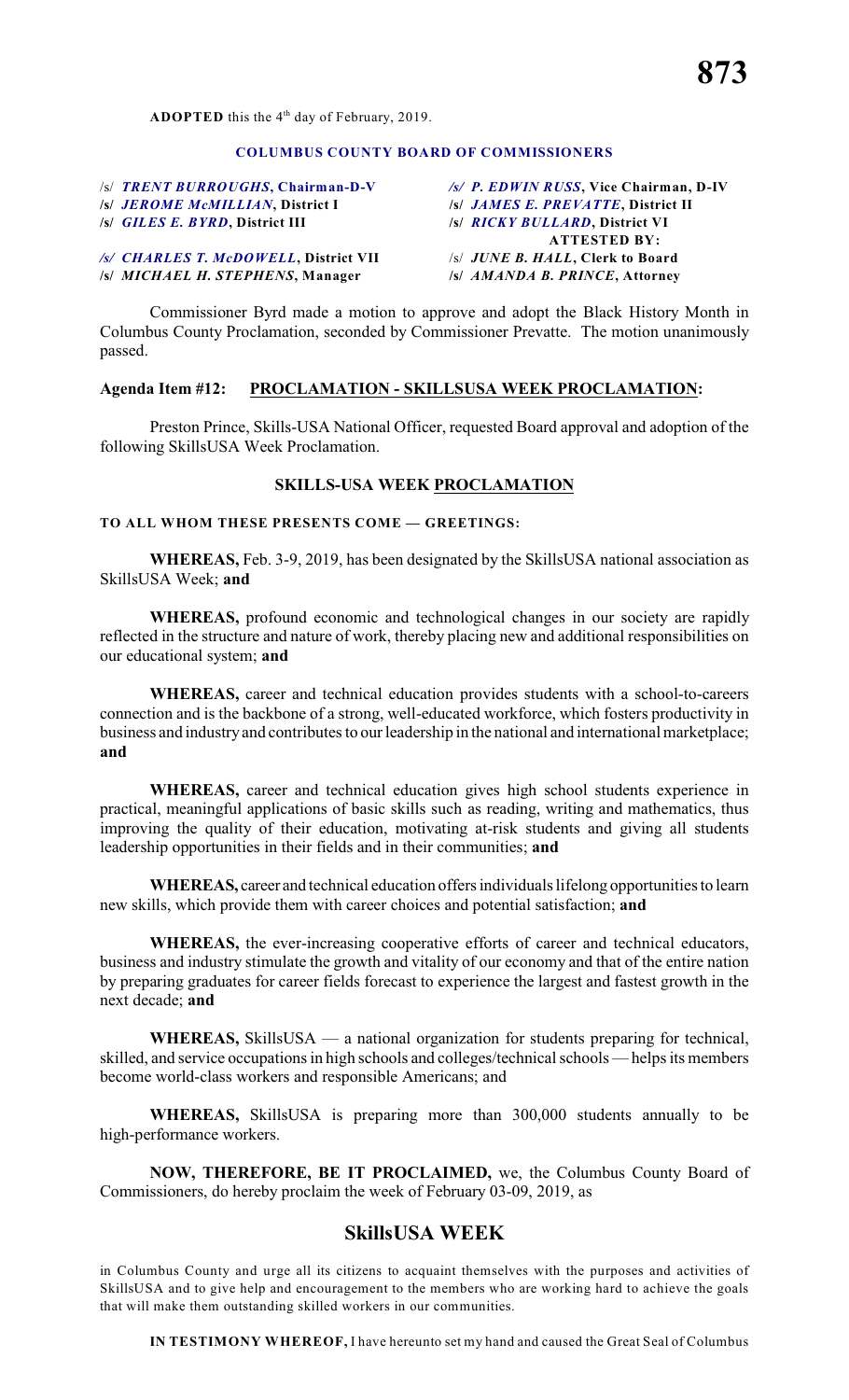County to be affixed this 4th day of February, 2019.

#### **COLUMBUS COUNTY BOARD OF COMMISSIONERS**

**/s/** *TRENT BURROUGHS***, Chairman** */s/ P. EDWIN RUSS***, Vice Chairman /s/ JEROME McMILLIAN /s/** *GILES E. BYRD /s/ RICKY BULLARD*

# /s/ *MICHAEL H. STEPHENS***, Manager /s/** *AMANDA B. PRINCE***, Attorney**

**ATTESTED BY: /s/** *CHARLES T. McDOWELL /s/ JUNE B. HALL***, Clerk to the Board**

Commissioner Bullard made a motion to approve and adopt the SKILLS-USA Week Proclamation, seconded by Commission McDowell. The motion unanimously passed.

#### **Agenda Item #13: APPOINTMENT - PARKS AND RECREATION:**

June B. Hall, Clerk to the Board, requested the following appointment be made.

| <b>COMMITTEE</b>     | ZONE/<br>EВ | PERSON(S)         | <b>EXPIR.</b><br><b>DATE</b> | <b>BOARD</b><br><b>ACTION</b> |
|----------------------|-------------|-------------------|------------------------------|-------------------------------|
| Parks and Recreation | VI          | Worley T. Edwards | 12/2018                      | <b>Re-Appointed</b>           |

#### **RECESS REGULAR SESSION and enter into COMBINATION MEETING of COLUMBUS COUNTY WATER and SEWER DISTRICTS I, II, III, IV and V BOARD MEETING:**

At 7:18 P.M., Commissioner Byrd made a motion to recess Regular Session and enter into a **combination meeting** of Columbus County Water and Sewer Districts I, II, III, IV and V Board Meeting, seconded by Commissioner Prevatte. The motion unanimously passed.

### **Agenda Item #14: COLUMBUS COUNTY WATER and SEWER DISTRICTS I, II, III, IV and V - APPROVAL of BOARD MEETING MINUTES:**

January 22, 2019 **Combination Meeting** of Columbus County Water and Sewer Districts I, II, III, IV and V Board Meeting **(5 sets)**

This information will be recorded in Minute Book Number 2 for each Water District, respectively.

### **ADJOURN COMBINATION MEETING of COLUMBUS COUNTY WATER and SEWER DISTRICTS I, II, III, IV and V BOARD MEETING and resume REGULAR SESSION:**

At 7:19 P.M., Commissioner Bullard made a motion to adjourn the **combination meeting** of Columbus County Water and Sewer Districts I, II, III, IV and V Board Meeting, and resume Regular Session, seconded by Commissioner Prevatte. The motion unanimously passed.

#### **Agenda Item #15: CONSENT AGENDA ITEMS:**

A. **Budget Amendments:**

Commissioner Byrd made a motion to approve the following Consent Agenda Items, seconded by Commissioner Prevatte. The motion unanimously passed.

| <b>TYPE</b>         | <b>ACCOUNT</b> | <b>DETAILS</b>                  | <b>AMOUNT</b> |
|---------------------|----------------|---------------------------------|---------------|
| <b>Expenditures</b> | 10-5167-512100 | <b>MH</b> Salaries              | 9,537         |
|                     | 10-5167-518100 | <b>MH FICA</b>                  | 785           |
|                     | 10-5167-518200 | <b>MH</b> Retirement            | 728           |
|                     | 1905167-518300 | MH Insurance                    | 1,000         |
|                     | 10-5167-531100 | Travel                          | 1,000         |
|                     | 10-5167-526001 | <b>MH</b> Departmental Supplies | 7,707         |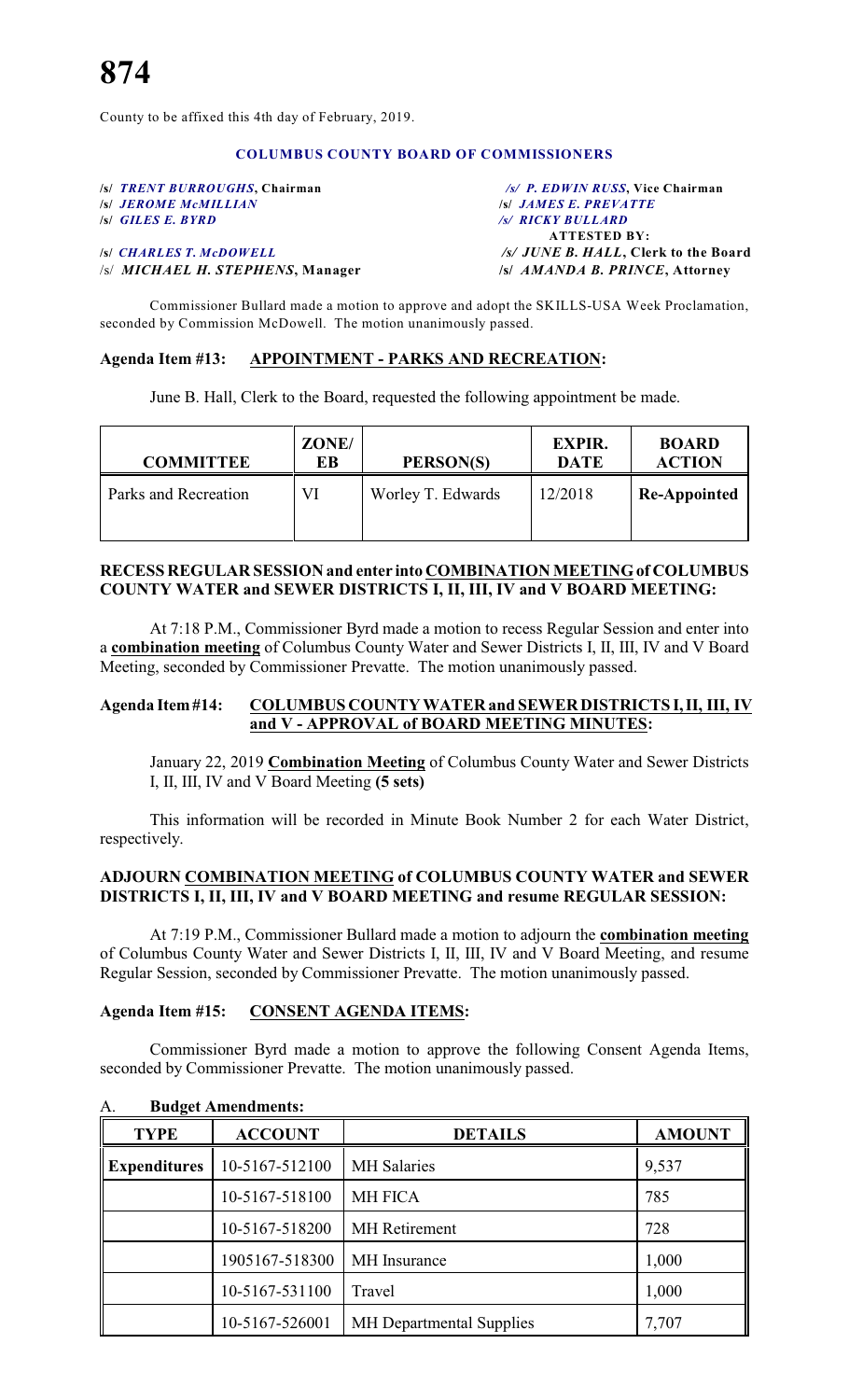| <b>Revenues</b>     | 10-3510-430035 | Maternal Health State Grant             | 20,757  |
|---------------------|----------------|-----------------------------------------|---------|
| <b>Expenditures</b> | 10-5301-533001 | CP&L Energy Neighbor                    | 564     |
| <b>Revenues</b>     | 10-3530-430076 | CP&L Energy Neighbor                    | 564     |
| <b>Expenditures</b> | 10-5120-519001 | <b>BT</b> Contracted Services           | (3,000) |
|                     | 10-5120-526001 | <b>BT</b> Travel                        | (193)   |
| Revenue             | 10-3510-430027 | <b>Bioterrorism</b>                     | (3,193) |
| <b>Expenditures</b> | 10-5194-512100 | <b>Advancing Health Equity Salaries</b> | 4,720   |
|                     | 10-5194-512700 | <b>AHE FICA</b>                         | 361     |
|                     | 10-5194-518200 | <b>AHE</b> Retirement                   | 359     |
|                     | 10-5194-518300 | <b>AHE</b> Insurance                    | 1,596   |
|                     | 10-5194-512601 | <b>AHE</b> Departmental Supplies        | 10,964  |
| <b>Revenues</b>     | 10-3521-437030 | <b>Advancing Health Equity</b>          | 18,000  |

# B. **Tax Refunds and Refunds:**

| Property Value                                                                           |                      | Amount:            | \$1,068.88 |
|------------------------------------------------------------------------------------------|----------------------|--------------------|------------|
| Hall. Raymond Jerome                                                                     | PROPERTY: 00000      | Total:             | \$1,188.39 |
| Value: \$132,780.00<br>Year:<br>2018                                                     | 13-01404<br>Account: | Bill#:<br>9762     |            |
| Release value of both vehicles. Billed on Act#13-04178. Release Klondyke Fire(92.95)     |                      |                    |            |
| release Columbus Rescue(26.56)                                                           |                      |                    |            |
| Property Value                                                                           |                      | Amount:            | \$269.52   |
| Heckstall, Makonya                                                                       | PROPERTY: 00000      | Total:             | \$2,053.83 |
| Value: \$3,600.00<br>Year: 11-18                                                         | 15-02001<br>Account: | $Bill#$ :<br>99999 |            |
| Release entire value. Singlewide burned 2010. Release Acme Delco(40.01) release          |                      |                    |            |
| Columbus Rescue(6.68) release late list(31.62)                                           |                      |                    |            |
| <b>Property Value</b>                                                                    |                      | Amount:            | \$280.15   |
| Lynch, Celia A & William J.                                                              | PROPERTY: 99096      | Total:             | \$314.95   |
| Year:<br>Value: \$47,200.00<br>2018                                                      | Account:<br>01-02631 | Bill#:<br>99999    |            |
| Release value TOPO should have been subtracted. Property# 99096,99098 Release            |                      |                    |            |
| North Whiteville(27.84) release Whiteville Rescue(6.96)                                  |                      |                    |            |
| Property Value                                                                           |                      | Amount:            | \$1,551.77 |
| Maultsby, Patricia Alene                                                                 | PROPERTY: 84111      | Total:             | \$2,108.09 |
| Value: \$5,500.00<br>Year:<br>$09-18$                                                    | 13-00804<br>Account: | $Bill#$ :<br>99999 |            |
| Release entire value. Sold at Tax Sale. Release Columbus Rescue(38.32)                   |                      |                    |            |
| Property Value                                                                           |                      | Amount:            | \$1,385.41 |
| Raymond J Hall Trans LLC                                                                 | PROPERTY: 00000      | Total:             | \$1,572.61 |
| Value: \$86,510.00<br>Year:<br>2018                                                      | Account:<br>13-04178 | Bill#:<br>27643    |            |
| Release portion of value on vehicle. Sale to high. Release Klondyke Fire(145.60) release |                      |                    |            |
| Columbus Rescue(41.60)                                                                   |                      |                    |            |
| Property Value                                                                           |                      | Amount:            | \$9.33     |
| Skipper, William J. & Naomi Sue                                                          | PROPERTY: 00000      | Total:             | \$9.33     |
| Value: \$25,800.00<br>Year:<br>2018                                                      | 15-01565<br>Account: | Bill#: 99999       |            |
| Release 2% due to state purchasing part of property. Property#29453,95470                |                      |                    |            |
| <b>Property Value</b>                                                                    |                      | Amount:            | \$26.98    |
| Skipper, William J. & Naomi Sue                                                          | PROPERTY: 00000      | Total:             | \$26.98    |
| Value: \$114,400.00 Year: 2018                                                           | 15-34340<br>Account: | Bill#:<br>99999    |            |
| Release 2% due to state purchasing part of property. Property#95471,29454                |                      |                    |            |
| <b>Property Value</b>                                                                    |                      | Amount:            | \$305.98   |
| Smith, James H. & Alice F                                                                | PROPERTY: 1887       | Total:             | \$343.99   |
| Value: \$38,010.00<br>2018<br>Year:                                                      | 01-06074<br>Account: | Bill#:<br>31968    |            |
| Release portion of value. SHB partially exempt. Release North Whiteville(30.41) release  |                      |                    |            |
| Whiteville Rescue(7.60)                                                                  |                      |                    |            |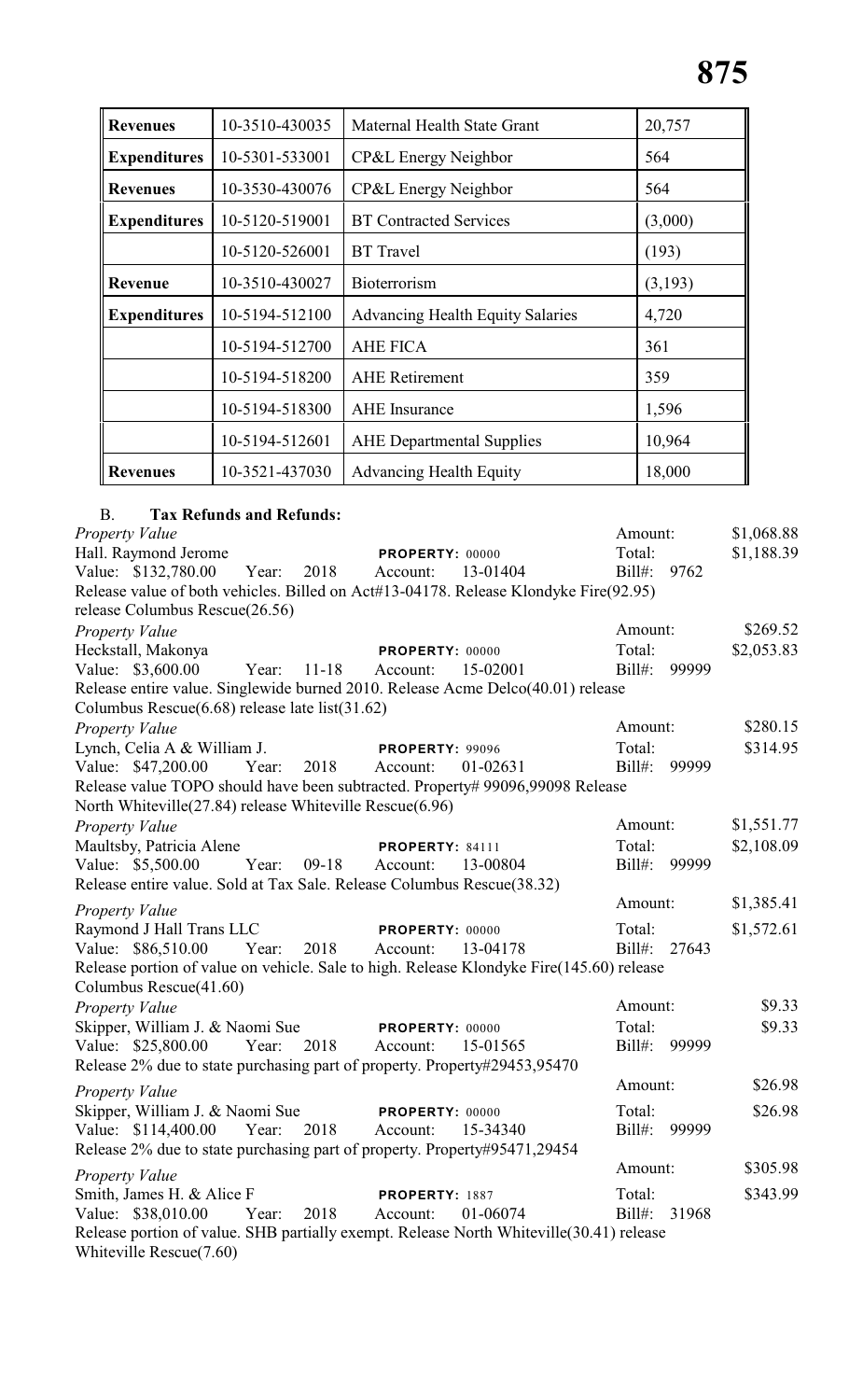| <b>Property Value</b><br>Wilson, Spencer<br>Value: \$3,000.00<br>Release value sold at tax sale. Release Evergreen Fire(50.34) release Columbus<br>Rescue $(14.92)$ release water II $(30.49)$<br>Refunds | Year: | $09-18$ | PROPERTY: 86373<br>Account:        | 12-01532 | Amount:<br>Total:<br>$Bill#$ :<br>Amount: | 99999 | \$548.35<br>\$644.10<br>\$0.00 |
|-----------------------------------------------------------------------------------------------------------------------------------------------------------------------------------------------------------|-------|---------|------------------------------------|----------|-------------------------------------------|-------|--------------------------------|
| Cartrette, Tammy Sue<br>Value: \$0.00<br>Refund user fee. Vacant.                                                                                                                                         | Year: | 2018    | <b>PROPERTY: 84985</b><br>Account: | 05-03837 | Total:<br>$Bill#$ :                       | 98580 | \$200.00                       |
| User Fee                                                                                                                                                                                                  |       |         |                                    |          | Amount:                                   |       | \$0.00                         |
| Allsbrook, Ragsdale<br>Value: \$0.00<br>Release user fee. Dbilled.                                                                                                                                        | Year: | 2018    | <b>PROPERTY: 13229</b><br>Account: | 07-01211 | Total:<br>$Bill#$ :                       | 91218 | \$200.00                       |
| User Fee                                                                                                                                                                                                  |       |         |                                    |          | Amount:                                   |       | \$0.00                         |
| Anders, Prudence Danita<br>Value: \$0.00<br>Release user fee. Dbilled.                                                                                                                                    | Year: | 2018    | <b>PROPERTY: 77979</b><br>Account: | 14-05028 | Total:<br>$Bill#$ :                       | 91346 | \$200.00                       |
| User Fee                                                                                                                                                                                                  |       |         |                                    |          | Amount:                                   |       | \$0.00                         |
| Bailey, Justin Matthew Sr & Terri<br>Value: \$0.00<br>Release user fee. Dbilled                                                                                                                           | Year: | 2018    | <b>PROPERTY: 13888</b><br>Account: | 07-04947 | Total:<br>$Bill#$ :                       | 91900 | \$200.00                       |
| User Fee                                                                                                                                                                                                  |       |         |                                    |          | Amount:                                   |       | \$0.00                         |
| Barnes, Jerry K. & Barbara<br>Value: \$0.00<br>Release user fee. Both properties vacant.                                                                                                                  | Year: | 2018    | PROPERTY: 4115<br>Account:         | 01-00430 | Total:<br>$Bill#$ :                       | 92409 | \$226.00                       |
| User Fee                                                                                                                                                                                                  |       |         |                                    |          | Amount:                                   |       | \$0.00                         |
| Bellamy, Celia & Lofton<br>Value: \$0.00<br>Release user fee. Vacant                                                                                                                                      | Year: | 2018    | <b>PROPERTY: 12659</b><br>Account: | 07-00200 | Total:<br>Bill#:                          | 93364 | \$200.00                       |
| User Fee                                                                                                                                                                                                  |       |         |                                    |          | Amount:                                   |       | \$0.00                         |
| Best, Hubert L. Jr<br>Value: \$0.00<br>Release user fee. Vacant.                                                                                                                                          | Year: | 2018    | <b>PROPERTY: 20636</b><br>Account: | 12-03341 | Total:<br>$Bill#$ :                       | 93858 | \$200.00                       |
| User Fee                                                                                                                                                                                                  |       |         |                                    |          | Amount:                                   |       | \$0.00                         |
| Best, Hubert L. Jr<br>Value: \$0.00<br>Release user fee. Vacant.                                                                                                                                          | Year: | 2018    | <b>PROPERTY: 22186</b><br>Account: | 12-02032 | Total:<br>$Bill#$ :                       | 93859 | \$200.00                       |
| User Fee                                                                                                                                                                                                  |       |         |                                    |          | Amount:                                   |       | \$0.00                         |
| Best, Patricia S<br>Value: $$0.00$<br>Release user fee. Vacant.                                                                                                                                           | Year: | 2018    | PROPERTY: 9397<br>Account:         | 04-01139 | Total:<br>Bill#: 93891                    |       | \$200.00                       |
| User Fee                                                                                                                                                                                                  |       |         |                                    |          | Amount:                                   |       | \$0.00                         |
| Bradley, Ramona<br>Value: $$0.00$<br>Release user fee. Vacant.                                                                                                                                            | Year: | 2018    | PROPERTY: 75773<br>Account:        | 14-02375 | Total:<br>Bill#: 95117                    |       | \$200.00                       |
| User Fee                                                                                                                                                                                                  |       |         |                                    |          | Amount:                                   |       | \$0.00                         |
| Bravo, Israel Cardenas<br>Value: \$0.00<br>Release user fee. Dbilled                                                                                                                                      | Year: | 2018    | PROPERTY: 92869<br>Account:        | 07-02845 | Total:<br>Bill#: 95196                    |       | \$200.00                       |
| User Fee                                                                                                                                                                                                  |       |         |                                    |          | Amount:                                   |       | \$0.00                         |
| Broadway Estates Inc.<br>Value: \$0.00<br>Release user fee. Vacant.                                                                                                                                       | Year: | 2018    | PROPERTY: 83807<br>Account:        | 13-02428 | Total:<br>Bill#: 95473                    |       | \$200.00                       |
| User Fee                                                                                                                                                                                                  |       |         |                                    |          | Amount:                                   |       | \$0.00                         |
| C & E Farms Southeast LLC<br>Value: \$0.00<br>Release user fee. Vacant.                                                                                                                                   | Year: | 2018    | <b>PROPERTY: 23220</b><br>Account: | 12-03334 | Total:<br>Bill#: 97374                    |       | \$200.00                       |
| User Fee                                                                                                                                                                                                  |       |         |                                    |          | Amount:                                   |       | \$0.00                         |
| Carreno Erika Castaneda & Adolfo<br>Value: \$0.00                                                                                                                                                         | Year: | 2018    | PROPERTY: 88810<br>Account:        | 07-00850 | Total:<br>$Bill#$ :                       | 98078 | \$200.00                       |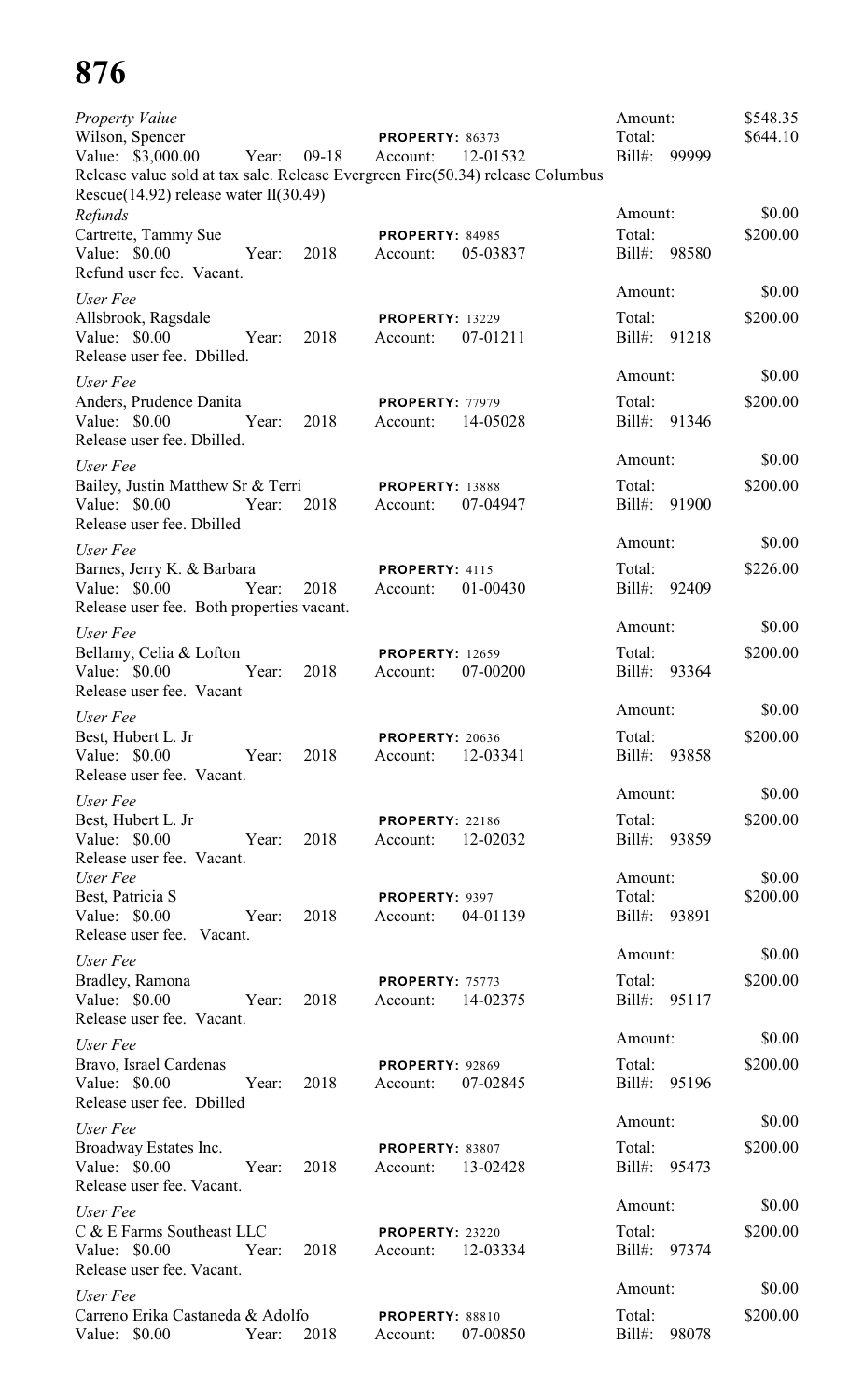| Release user fee. Dbilled                                                                                                 |      |                                                           |                                   |                       |
|---------------------------------------------------------------------------------------------------------------------------|------|-----------------------------------------------------------|-----------------------------------|-----------------------|
| User Fee<br>Corbett, Odell<br>Value: \$0.00<br>Year:<br>Release user fee. Vacant.                                         | 2018 | <b>PROPERTY: 14181</b><br>08-03860<br>Account:            | Amount:<br>Total:<br>Bill#: 93    | \$0.00<br>\$200.00    |
| User Fee<br>Duboise Dillon<br>Value: \$0.00<br>Year:<br>Release user fee. Dbilled                                         | 2018 | <b>PROPERTY: 88845</b><br>Account:<br>01-06902            | Amount:<br>Total:<br>Bill#: 2454  | \$0.00<br>\$200.00    |
| User Fee<br>Duncan, Maeve<br>Value: \$0.00<br>Year:<br>Release user fee. Dbilled with Act#06-08295                        | 2018 | <b>PROPERTY: 90160</b><br>07-01628<br>Account:            | Amount:<br>Total:<br>Bill#: 2717  | \$0.00<br>\$200.00    |
| User Fee<br>Ellis, Bobby R Sr<br>Value: \$0.00<br>Year:<br>Release user fee. Only one can at residence                    | 2018 | <b>PROPERTY: 91611</b><br>Account: 15-02712               | Amount:<br>Total:<br>Bill#: 3507  | \$0.00<br>\$200.00    |
| User Fee<br>Frink, David Chester dba Frinks Garage PROPERTY: 24237<br>Value: $$0.00$<br>Year:<br>Release user fee. Vacant | 2018 | Account: 13-13980                                         | Amount:<br>Total:<br>Bill#: 6231  | \$0.00<br>\$200.00    |
| User Fee<br>Garner, George Ocsar Jr.<br>Value: $$0.00$<br>Year:<br>Release user fee. Vacant.                              | 2018 | PROPERTY: 00000<br>03-08240<br>Account:                   | Amount:<br>Total:<br>Bill#: 6538  | \$0.00<br>\$200.00    |
| User Fee<br>George Gloria & Clifton George<br>Value: $$0.00$<br>Year:<br>Release user fee. Dbilled                        | 2018 | <b>PROPERTY: 91260</b><br>12-03759<br>Account:            | Amount:<br>Total:<br>Bill#: 6918  | \$0.00<br>\$200.00    |
| User Fee<br>George, Mary D<br>Value: \$0.00 Year: 2018<br>Release user fee. Vacant.                                       |      | PROPERTY: 00000<br>12-09265<br>Account:                   | Amount:<br>Total:<br>Bill#: 6960  | \$0.00<br>\$200.00    |
| User Fee<br>Godwin, Larry<br>Value: \$0.00<br>Year: 2018<br>Release user fees. Uses a commercial hauler                   |      | <b>PROPERTY: 00000</b><br>09-04032<br>Account:            | Amount:<br>Total:<br>Bill#: 7474  | \$0.00<br>\$11,400.00 |
| User Fee<br>Godwin, Larry<br>Value: \$0.00<br>Year: 2018<br>Release user fees. Vacant                                     |      | <b>PROPERTY: 15866</b><br>09-10580<br>Account:            | Amount:<br>Total:<br>Bill#: 7471  | \$0.00<br>\$600.00    |
| User Fee<br>Godwin, Larry<br>Value: \$0.00<br>Release user fees. Vacant                                                   |      | <b>PROPERTY: 00000</b><br>Year: 2018 Account:<br>09-00301 | Amount:<br>Total:<br>Bill#: 7465  | \$0.00<br>\$600.00    |
| User Fee<br>Godwin, Larry<br>Value: \$0.00<br>Year: 2018 Account:<br>Releae user fee. Vacant. Prop#15875,15865,89655      |      | <b>PROPERTY: 00000</b><br>09-10580                        | Amount:<br>Total:<br>Bill#: 99999 | \$0.00<br>\$600.00    |
| User Fee<br>Graves, Thomas S<br>Value: \$0.00 Year:<br>Release user fee. Vacant.                                          | 2018 | PROPERTY: 00000<br>Account: 16-05778                      | Amount:<br>Total:<br>Bill#: 8977  | \$0.00<br>\$200.00    |
| User Fee<br>Green, Terry Allen<br>Value: $$0.00$<br>Year:<br>Release user fee. Dbilled.                                   | 2018 | <b>PROPERTY: 21189</b><br>12-10160<br>Account:            | Amount:<br>Total:<br>Bill#: 9224  | \$0.00<br>\$200.00    |
| User Fee<br>Guerrero Brenda                                                                                               |      | PROPERTY: 29102                                           | Amount:<br>Total:                 | \$0.00<br>\$200.00    |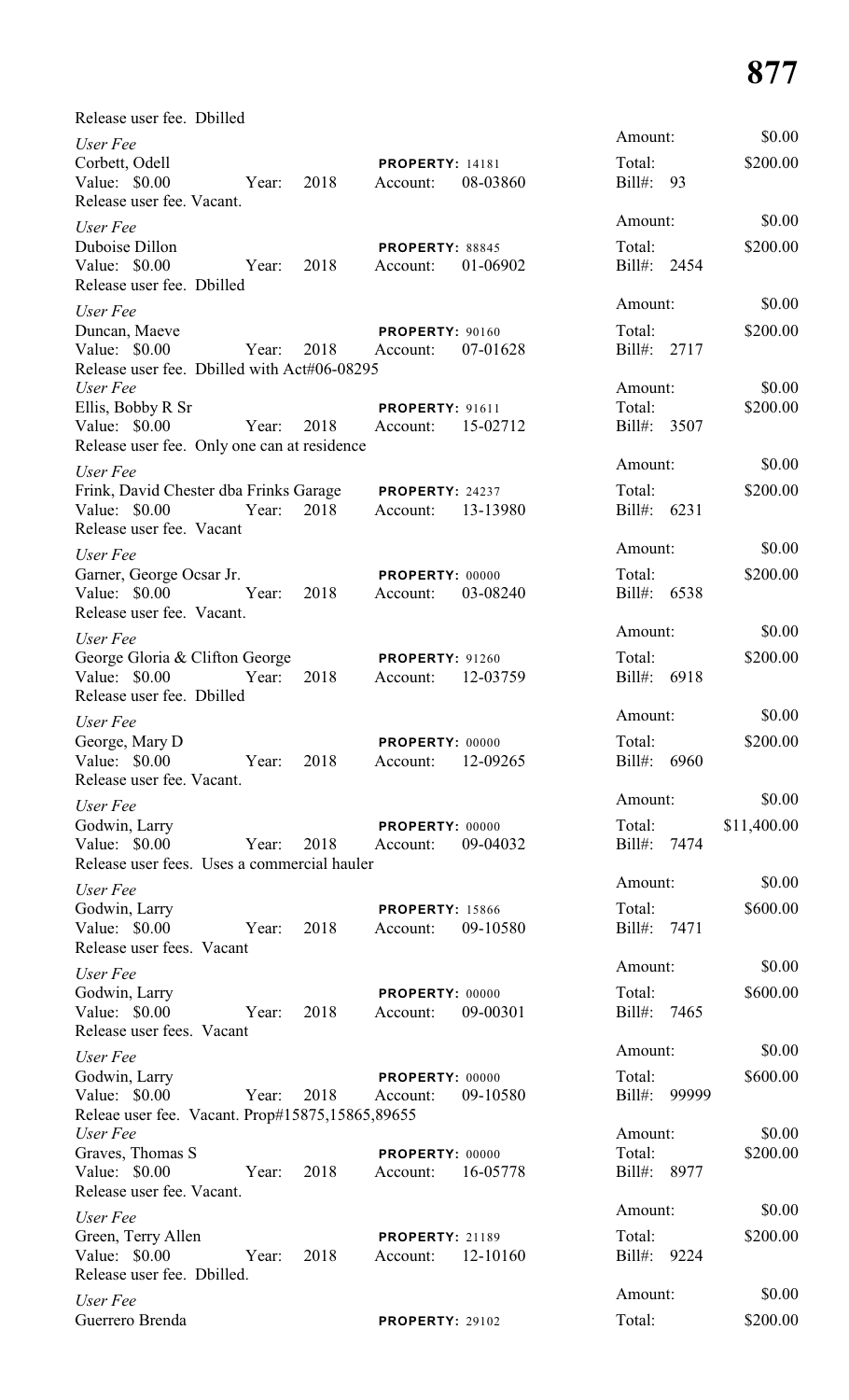| Value: \$0.00<br>Release user fee. Vacant.                                         | Year: | 2018    | Account:                           | 15-01709 | $Bill#$ :              | 9533  |          |
|------------------------------------------------------------------------------------|-------|---------|------------------------------------|----------|------------------------|-------|----------|
| User Fee                                                                           |       |         |                                    |          | Amount:                |       | \$0.00   |
| Hamilton, Gary Marion<br>Value: \$0.00<br>Release user fees. All Vacant.           | Year: | $16-18$ | <b>PROPERTY: 00000</b><br>Account: | 01-36223 | Total:<br>$Bill#$ :    | 99999 | \$611.00 |
| User Fee                                                                           |       |         |                                    |          | Amount:                |       | \$0.00   |
| Harper, John C & Callie L.<br>Value: \$0.00<br>Release user fee. DB                | Year: | 2018    | PROPERTY: 75465<br>Account:        | 06-04070 | Total:<br>Bill#:       | 10472 | \$200.00 |
| User Fee                                                                           |       |         |                                    |          | Amount:                |       | \$0.00   |
| Harris, Rackley & Elva C<br>Value: \$0.00<br>Release user fee. DBListed            | Year: | 2018    | PROPERTY: 2205<br>Account:         | 01-37840 | Total:<br>Bill#: 10705 |       | \$113.00 |
| User Fee                                                                           |       |         |                                    |          | Amount:                |       | \$0.00   |
| Hayes, A L & Martha<br>Value: $$0.00$<br>Release user fee. Vacant                  | Year: | 2018    | <b>PROPERTY: 29864</b><br>Account: | 16-03904 | Total:<br>Bill#: 10872 |       | \$200.00 |
| User Fee                                                                           |       |         |                                    |          | Amount:                |       | \$0.00   |
| Hayes, A L & Martha<br>Value: $$0.00$<br>Release user fee. Vacant                  | Year: | 2018    | <b>PROPERTY: 86619</b><br>Account: | 16-05957 | Total:<br>Bill#:       | 10870 | \$200.00 |
| User Fee                                                                           |       |         |                                    |          | Amount:                |       | \$0.00   |
| Haynes, Cassandra Jill<br>Value: \$0.00<br>Release user fee. Vacant                | Year: | 2018    | <b>PROPERTY: 75988</b><br>Account: | 12-47821 | Total:<br>Bill#:       | 11070 | \$200.00 |
| User Fee                                                                           |       |         |                                    |          | Amount:                |       | \$0.00   |
| Henry O Milligan Revocable Trust<br>Value: \$0.00<br>Release user fee. Vacant      | Year: | 2018    | <b>PROPERTY: 75089</b><br>Account: | 06-03450 | Total:<br>Bill#: 11422 |       | \$200.00 |
| User Fee                                                                           |       |         |                                    |          | Amount:                |       | \$0.00   |
| Herring, Travis & amelia C<br>Value: \$0.00<br>Release user fee. Vacant            | Year: | 2018    | PROPERTY: 24922<br>Account:        | 13-03865 | Total:<br>Bill#: 11548 |       | \$200.00 |
| User Fee                                                                           |       |         |                                    |          | Amount:                |       | \$0.00   |
| Hill, Annie Jane<br>Value: \$0.00<br>Release user fee. Vacant.                     | Year: | 2018    | <b>PROPERTY: 87558</b><br>Account: | 05-00357 | Total:<br>Bill#: 11947 |       | \$200.00 |
| User Fee                                                                           |       |         |                                    |          | Amount:                |       | \$0.00   |
| Hinson, Wanda<br>Value: \$0.00<br>Release user fee. Dbilled.                       | Year: | 2018    | PROPERTY: 84266<br>Account:        | 03-01642 | Total:<br>Bill#: 12468 |       | \$200.00 |
| User Fee                                                                           |       |         |                                    |          | Amount:                |       | \$0.00   |
| Hooks, Margie & Jerry<br>Value: \$0.00<br>Release user fee. Vacant                 | Year: | 2018    | <b>PROPERTY: 13813</b><br>Account: | 07-08648 | Total:<br>Bill#: 12844 |       | \$200.00 |
| User Fee                                                                           |       |         |                                    |          | Amount:                |       | \$0.00   |
| Horne, Jill Cox<br>Value: \$0.00<br>Release user fee. Vacant.                      | Year: | 2018    | PROPERTY: 4305<br>Account:         | 01-07798 | Total:<br>Bill#:       | 12960 | \$200.00 |
| User Fee                                                                           |       |         |                                    |          | Amount:                |       | \$0.00   |
| Jernigan, Christopher R & Paige<br>Value: \$0.00<br>Release user fee. Vacant       | Year: | 2018    | <b>PROPERTY: 14705</b><br>Account: | 08-04804 | Total:<br>Bill#: 14679 |       | \$113.00 |
| User Fee                                                                           |       |         |                                    |          | Amount:                |       | \$0.00   |
| Jones, Danny Gale & Ethel Marie Pigot<br>Value: \$0.00<br>Release user fee. Vacant | Year: | 2018    | <b>PROPERTY: 91423</b><br>Account: | 01-00288 | Total:<br>Bill#:       | 15278 | \$200.00 |
| User Fee                                                                           |       |         |                                    |          | Amount:                |       | \$0.00   |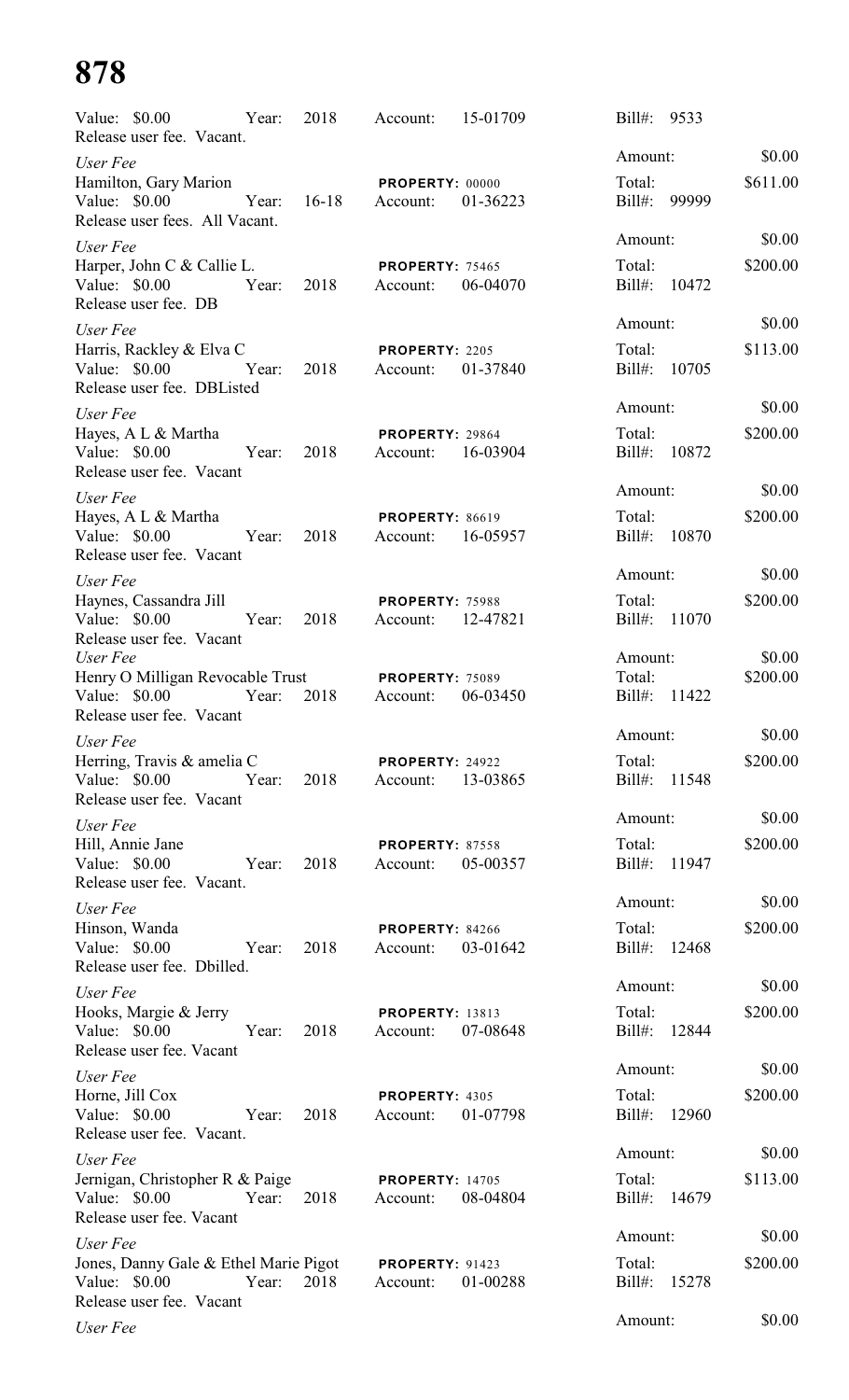| Jones, Harry James<br>Value: \$0.00<br>Year: 2018                                                    | PROPERTY: 78964<br>14-07727<br>Account:        | Total:<br>Bill#:<br>15328    | \$400.00 |
|------------------------------------------------------------------------------------------------------|------------------------------------------------|------------------------------|----------|
| Release user fee. Billed separately.<br>User Fee                                                     |                                                | Amount:                      | \$0.00   |
| Joyner, Sherry Lynn<br>Value: \$0.00<br>2018<br>Year:                                                | PROPERTY: 94942<br>14-05714<br>Account:        | Total:<br>Bill#: 15672       | \$200.00 |
| Release user fee. Vacant                                                                             |                                                |                              |          |
| User Fee                                                                                             |                                                | Amount:                      | \$0.00   |
| Kelly, Sandra<br>Value: \$0.00<br>2018<br>Year:<br>Release user fee. Dblisted                        | <b>PROPERTY: 94016</b><br>Account:<br>13-22483 | Total:<br>Bill#: 15981       | \$200.00 |
| User Fee                                                                                             |                                                | Amount:                      | \$0.00   |
| Kelly, Sandra Ann<br>Value: \$0.00<br>2018<br>Year:<br>Release user fee. Vacant.                     | PROPERTY: 24838<br>13-05934<br>Account:        | Total:<br>Bill#:<br>15983    | \$200.00 |
| User Fee                                                                                             |                                                | Amount:                      | \$0.00   |
| Lay, Ellis W<br>Value: \$0.00<br>2018<br>Year:<br>Release user fee. SWMH not liveable.               | PROPERTY: 00000<br>07-10139<br>Account:        | Total:<br>Bill#: 16914       | \$200.00 |
| User Fee                                                                                             |                                                | Amount:                      | \$0.00   |
| Lloyd, Jerry L.<br>Value: \$0.00<br>2018<br>Year:<br>Release user fee. Vacant.                       | <b>PROPERTY: 93549</b><br>Account:<br>04-04835 | Total:<br>Bill#: 17973       | \$200.00 |
| User Fee                                                                                             |                                                | Amount:                      | \$0.00   |
| Long, J V & Elsa Ann<br>Value: \$0.00<br>2018<br>Year:<br>Release user fee. Vacant                   | PROPERTY: 63617<br>09-16947<br>Account:        | Total:<br>Bill#:<br>18256    | \$200.00 |
|                                                                                                      |                                                | Amount:                      | \$0.00   |
| User Fee<br>Lyons, A B Heirs<br>Value: \$0.00<br>Year:<br>2018<br>Release user fee. Vacant.          | <b>PROPERTY: 21630</b><br>12-16560<br>Account: | Total:<br>$Bill#$ :<br>18829 | \$200.00 |
| User Fee                                                                                             |                                                | Amount:                      | \$0.00   |
| Martin, Rodney E<br>Value: \$0.00 Year: 2018<br>Release user fee. Dbilled.                           | PROPERTY: 87643<br>06-25244<br>Account:        | Total:<br>Bill#: 19463       | \$200.00 |
|                                                                                                      |                                                | Amount:                      | \$0.00   |
| User Fee<br>Martinez Maximo Trejo<br>Value: \$0.00<br>Year:<br>2018<br>Releae user fee. Vacant.      | PROPERTY: 90307<br>Account: 07-01205           | Total:<br>Bill#: 19508       | \$200.00 |
| User Fee                                                                                             |                                                | Amount:                      | \$0.00   |
| Martinez, Roberto Jaimes<br>Value: \$0.00<br>Year: 2018<br>Release remaining balance. Can picked up. | <b>PROPERTY: 29169</b><br>Account: 15-02330    | Total:<br>Bill#: 19518       | \$380.65 |
| User Fee                                                                                             |                                                | Amount:                      | \$0.00   |
| McPherson, Alfred<br>Value: \$0.00<br>Year: 2018<br>Release user fee. Vacant.                        | <b>PROPERTY: 24962</b><br>Account: 13-26300    | Total:<br>Bill#: 20846       | \$200.00 |
| User Fee                                                                                             |                                                | Amount:                      | \$0.00   |
| Meares, Margaret<br>Value: \$0.00<br>Year: 2018<br>Releae user fee. Vacant.                          | <b>PROPERTY: 18003</b><br>Account: 10-11960    | Total:<br>Bill#: 21408       | \$113.00 |
|                                                                                                      |                                                | Amount:                      | \$0.00   |
| User Fee<br>Mills, Michael H.<br>Value: \$0.00<br>Year: 2018<br>Release user fee. Vacant             | <b>PROPERTY: 14708</b><br>Account: 08-12580    | Total:<br>Bill#: 21943       | \$200.00 |
| User Fee                                                                                             |                                                | Amount:                      | \$0.00   |
| Minor Maria H. Wright<br>Year: 2018<br>Value: \$0.00<br>Release user fee. Vacant.                    | <b>PROPERTY: 30293</b><br>Account: 16-02438    | Total:<br>Bill#: 22008       | \$200.00 |
| User Fee                                                                                             |                                                | Amount:                      | \$0.00   |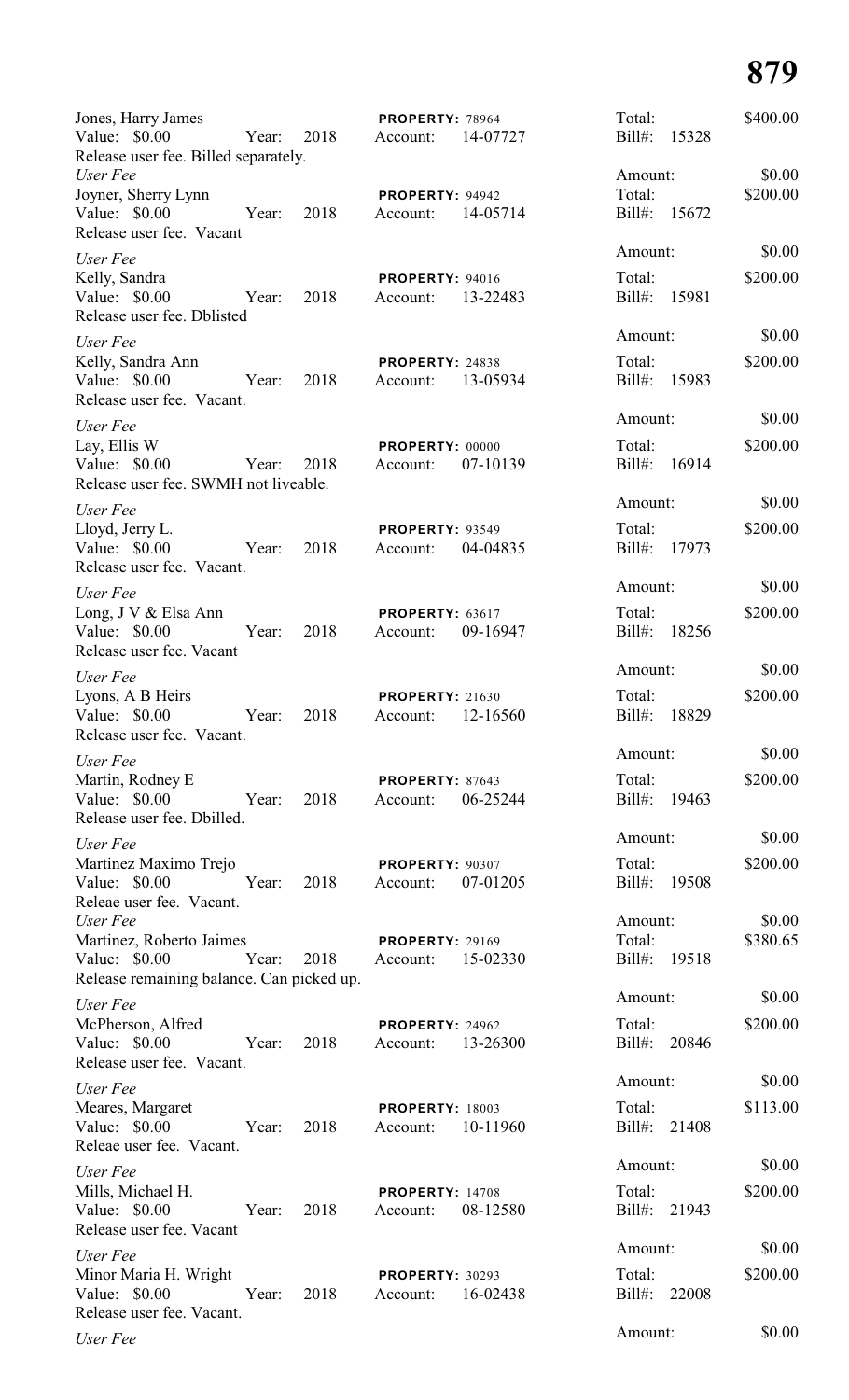| Mitchell, Joseph Randolph ETAL<br>Value: \$0.00<br>Release user fees. All vacant                                   | Year: | 2018 | PROPERTY: 80016<br>Account:        | 08-00855 | Total:<br>$Bill#$ :               | 22195 | \$400.00           |
|--------------------------------------------------------------------------------------------------------------------|-------|------|------------------------------------|----------|-----------------------------------|-------|--------------------|
| User Fee                                                                                                           |       |      |                                    |          | Amount:                           |       | \$0.00             |
| Mitchell, Joseph Randolph ETAL<br>Value: \$0.00<br>Release user fees. All vacant                                   | Year: | 2018 | PROPERTY: 97006<br>Account:        | 08-00855 | Total:<br>$Bill#$ :               | 97006 | \$200.00           |
| User Fee                                                                                                           |       |      |                                    |          | Amount:                           |       | \$0.00             |
| Mock, Willadean<br>Value: \$0.00<br>Release user fee. Vacant                                                       | Year: | 2018 | <b>PROPERTY: 23775</b><br>Account: | 13-03842 | Total:<br>Bill#: 22307            |       | \$200.00           |
| User Fee                                                                                                           |       |      |                                    |          | Amount:                           |       | \$0.00             |
| Nobles, Jimmy F<br>Value: \$0.00<br>Year:<br>Release user fee. Vacant                                              |       | 2018 | <b>PROPERTY: 93599</b><br>Account: | 13-03008 | Total:<br>Bill#: 23881            |       | \$200.00           |
| User Fee                                                                                                           |       |      |                                    |          | Amount:                           |       | \$0.00             |
| Olah, robin Cartrette & Robert Daniel PROPERTY: 15519<br>Value: $$0.00$<br>Release user fee. Vacant                | Year: | 2018 | Account:                           | 09-00534 | Total:<br>Bill#: 24509            |       | \$200.00           |
| User Fee                                                                                                           |       |      |                                    |          | Amount:                           |       | \$0.00             |
| Peterson, Sherry Brown<br>Value: $$0.00$<br>Release user fee. Vacant                                               | Year: | 2018 | <b>PROPERTY: 29909</b><br>Account: | 16-01416 | Total:<br>Bill#: 25494            |       | \$200.00           |
| User Fee                                                                                                           |       |      |                                    |          | Amount:                           |       | \$0.00             |
| Prevatte, Allen<br>Value: $$0.00$                                                                                  | Year: | 2018 | PROPERTY: 60284<br>Account:        | 12-22425 | Total:<br>Bill#: 99999            |       | \$600.00           |
| Release user fees. All Vacant                                                                                      |       |      |                                    |          | Amount:                           |       | \$0.00             |
| User Fee<br>Price, Marty Grayson & Audrey<br>Value: \$0.00<br>Release user fee. Vcant.                             | Year: | 2018 | PROPERTY: 5501<br>Account:         | 01-06376 | Total:<br>Bill#: 26812            |       | \$200.00           |
| User Fee                                                                                                           |       |      |                                    |          | Amount:                           |       | \$0.00             |
| Reynolds, Denise L.<br>Value: \$0.00<br>Release user fee. Dbilled.                                                 | Year: | 2018 | <b>PROPERTY: 26296</b><br>Account: | 14-01419 | Total:<br>Bill#: 28172            |       | \$200.00           |
| User Fee                                                                                                           |       |      |                                    |          | Amount:                           |       | \$0.00             |
| Reynosco, Atanacio<br>Value: \$0.00<br>Year:<br>Release user fee. Dbilled.                                         |       | 2018 | <b>PROPERTY: 81957</b><br>Account: | 07-00216 | Total:<br>Bill#: 28206            |       | \$200.00           |
| User Fee                                                                                                           |       |      |                                    |          | Amount:                           |       | \$0.00             |
| Sasser, James Irvin & Betty B<br>Value: \$0.00<br>Year:<br>Release user fee. Vacant                                |       | 2018 | PROPERTY: 7745<br>Account:         | 03-02401 | Total:<br>Bill#: 29560            |       | \$200.00           |
| User Fee                                                                                                           |       |      |                                    |          | Amount:                           |       | \$0.00             |
| Sellers, Melissa Jean ETALS<br>Value: \$0.00<br>Release user fee. Vacant.                                          | Year: | 2018 | <b>PROPERTY: 10649</b><br>Account: | 06-05958 | Total:<br>Bill#: 30101            |       | \$200.00           |
| User Fee                                                                                                           |       |      |                                    |          | Amount:                           |       | \$0.00             |
| Sellers, Shirley Guyton<br>Value: $$0.00$                                                                          | Year: | 2018 | PROPERTY: 7912<br>Account:         | 03-20947 | Total:<br>Bill#: 30162            |       | \$200.00           |
| Release user fee. Vacant.<br>User Fee<br>Sellers, Thurston<br>Value: $$0.00$<br>Year:<br>Release user fee. Vacant. |       | 2018 | PROPERTY: 4661<br>Account:         | 01-81140 | Amount:<br>Total:<br>Bill#: 30172 |       | \$0.00<br>\$226.00 |
| User Fee                                                                                                           |       |      |                                    |          | Amount:                           |       | \$0.00             |
| Simmons, Peggy Coleman & Dale Coleman PROPERTY: 6622<br>Value: \$0.00<br>Release user fee. Vacant.                 | Year: | 2018 | Account:                           | 03-02365 | Total:<br>Bill#: 31067            |       | \$200.00           |
| User Fee                                                                                                           |       |      |                                    |          | Amount:                           |       | \$0.00             |
|                                                                                                                    |       |      |                                    |          |                                   |       |                    |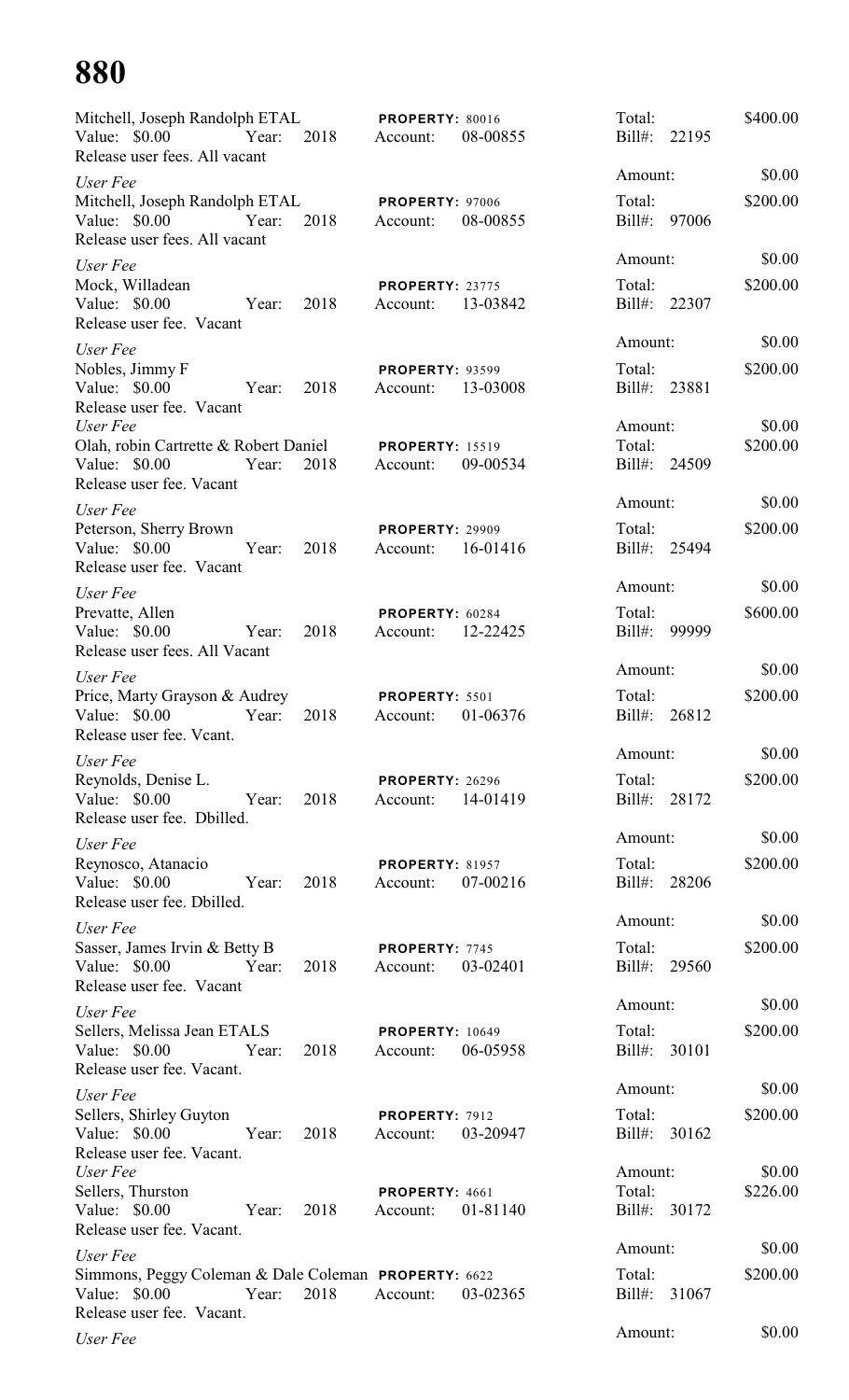| Simpson, Calvin R<br>Value: \$0.00<br>Year:<br>Release user fee. Vacant.                          | 2018 | PROPERTY: 00000<br>Account:        | 15-34025 | Total:<br>Bill#:                  | 31177 | \$200.00           |
|---------------------------------------------------------------------------------------------------|------|------------------------------------|----------|-----------------------------------|-------|--------------------|
| User Fee                                                                                          |      |                                    |          | Amount:                           |       | \$0.00             |
| Simpson, James C<br>Value: \$0.00<br>Year:<br>Release user fee. Vacant.                           | 2018 | PROPERTY: 29437<br>Account:        | 15-03932 | Total:<br>Bill#: 31194            |       | \$200.00           |
| User Fee<br>Skipper, William J. & Naomi Sue<br>Value: \$0.00<br>Year:<br>Release user fee. Vacant | 2018 | <b>PROPERTY: 29453</b><br>Account: | 15-01565 | Amount:<br>Total:<br>Bill#: 31424 |       | \$0.00<br>\$200.00 |
| User Fee                                                                                          |      |                                    |          | Amount:                           |       | \$0.00             |
| Smith, Hilda K.<br>Value: \$0.00<br>Year:<br>Release user fee.                                    | 2018 | <b>PROPERTY: 75016</b><br>Account: | 07-03602 | Total:<br>Bill#:                  | 31908 | \$200.00           |
| User Fee                                                                                          |      |                                    |          | Amount:                           |       | \$0.00             |
| Smith, John Wayne<br>Value: \$0.00<br>Year:<br>Release user fee. Vacant                           | 2018 | <b>PROPERTY: 29487</b><br>Account: | 15-34860 | Total:<br>$Bill#$ :               | 32060 | \$200.00           |
| User Fee                                                                                          |      |                                    |          | Amount:                           |       | \$0.00             |
| Thompson, Thetus S<br>Value: \$0.00<br>Year:<br>Release user fee. Vacant                          | 2018 | PROPERTY: 00000<br>Account:        | 05-07100 | Total:<br>$Bill#$ :               | 36305 | \$200.00           |
| User Fee                                                                                          |      |                                    |          | Amount:                           |       | \$0.00             |
| Thurman, Laconya T.<br>Value: \$0.00<br>Year:<br>Release user fee. Vacant.                        | 2018 | <b>PROPERTY: 20279</b><br>Account: | 11-05542 | Total:<br>$Bill#$ :               | 36360 | \$200.00           |
| User Fee<br>Tierra Bella Farms LLC ETALS<br>Value: \$0.00<br>Year:<br>Releae user fee. Vacant.    | 2018 | PROPERTY: 75648<br>Account:        | 10-04351 | Amount:<br>Total:<br>$Bill#$ :    | 36392 | \$0.00<br>\$200.00 |
| User Fee                                                                                          |      |                                    |          | Amount:                           |       | \$0.00             |
| Turbeville, Mark A & Dixie M.<br>Value: $$0.00$<br>Year:<br>Release user fee. Vacant              | 2018 | <b>PROPERTY: 16716</b><br>Account: | 09-03934 | Total:<br>Bill#: 37015            |       | \$400.00           |
| User Fee                                                                                          |      |                                    |          | Amount:                           |       | \$0.00             |
| Walker, Roedell (MH Park)<br>Value: $$0.00$<br>Year:<br>Release user fee. Overbilled.             | 2018 | PROPERTY: 00000<br>Account:        | 01-99781 | Total:<br>Bill#: 37935            |       | \$200.00           |
| User Fee                                                                                          |      |                                    |          | Amount:                           |       | \$0.00             |
| Ward, Leonard O'Neal & Kathy Sue<br>Value: \$0.00<br>Year:<br>Release user fee. Dbilled           | 2018 | PROPERTY: 94083<br>Account:        | 03-05402 | Total:<br>Bill#: 38712            |       | \$200.00           |
| User Fee                                                                                          |      |                                    |          | Amount:                           |       | \$0.00             |
| Williams, Shelton W ETAL<br>Value: $$0.00$<br>Year:<br>Release user fee. Vacant.                  | 2018 | <b>PROPERTY: 23105</b><br>Account: | 12-04951 | Total:<br>Bill#: 40817            |       | \$200.00           |
| User Fee                                                                                          |      |                                    |          | Amount:                           |       | \$0.00             |
| Williams, Valencia<br>Value: \$0.00<br>Year:<br>Release user fee. Vacant.                         | 2018 | PROPERTY: 00000<br>Account:        | 13-02740 | Total:<br>Bill#: 40862            |       | \$113.00           |
| User Fee                                                                                          |      |                                    |          | Amount:                           |       | \$0.00             |
| Worley, Iris ETALS<br>Value: \$0.00<br>Year:<br>Release user fee. Vacant.                         | 2018 | <b>PROPERTY: 23350</b><br>Account: | 12-05128 | Total:<br>Bill#: 41851            |       | \$200.00           |
| User Fee                                                                                          |      |                                    |          | Amount:                           |       | \$0.00             |
| Worrell, Richard D (Heirs)<br>Value: \$0.00<br>Year:<br>Release user fee. Vacant.                 | 2018 | PROPERTY: 00000<br>Account:        | 14-18080 | Total:<br>Bill#: 41968            |       | \$200.00           |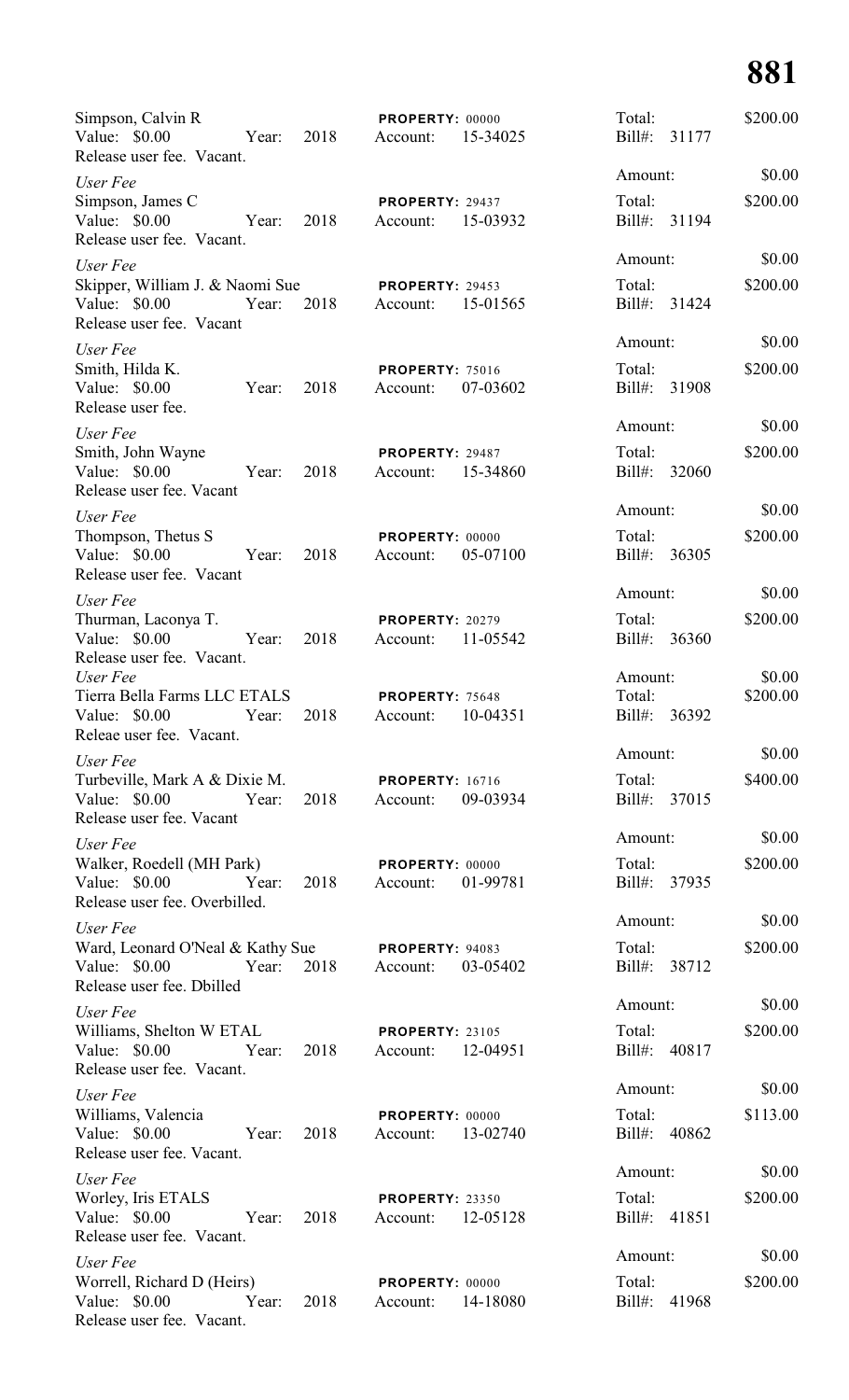| User Fee                   |       |                        |          |            | Amount:      | \$0.00 |
|----------------------------|-------|------------------------|----------|------------|--------------|--------|
| Yocum Peter G & Amanda     |       | <b>PROPERTY: 61559</b> |          | Total:     | \$200.00     |        |
| Value: \$0.00              | Year: | 2018                   | Account: | - 06-01966 | Bill#: 42289 |        |
| Release user fee. Dbilled. |       |                        |          |            |              |        |

# **Agenda Item #16: PUBLIC INPUT:**

Chairman Burroughs opened the floor for Public Input, and requested Amanda B. Prince, County Attorney, orally read the policy entitled "Public Address to the Board". Ms. Prince orally read the policy in its entirety. The following spoke.

1. **Eddie Kirk Harrelson, 5364 Delco-Prosper Road, Delco, NC:** stated the following: -I would like for you to consider Phase 2 of the Columbus County Water System for the eastern end of the County;

-We need good clean water especially for the elderly citizens who are not able to manage generators in time of need;

-We need to work together for this water;

-The eastern end of Columbus County is growing rapidly; **and**

-We have submitted petitions to the Public Utilities Director.

2. **Johnny D. Edge, 470 Happy Home Road, Nakina, NC 28455:** stated the following: -I agree with you on the proper procedure to address the Board for the speaker and the audience;

-I have not received a response to my request to be on the Agenda from the Manager or the Chairman as of today; **and**

-All the citizens want to do is have the opportunity to work with the Board to make Columbus County a better place to live.

# **Agenda Item #17: COMMENTS:**

Chairman Burroughs opened the floor for comments. The following spoke.

# A. **Department Manager:**

**Edward Davis, Soil and Water Conservation Director:** stated the following:

-What I have passed out to you is information on the Columbus County Beaver Bounty Program as follows - 1) Step-By-Step Process for Participation, and 2) Columbus County Beaver Bounty Program Guidelines;

-We have been working with USDA APHIS on the Beaver Management and they have been very helpful;

-I have three (3) Board members with me tonight as follows: 1) Lloyd Ransom, 2) Jimmie Malpass, and 3) Frank Galloway;

-I have a new employee, Lisa Russ;

-Relative to Disaster Relief as far as debris removal, I received another allocation of funds in the amount of \$269, 807, and that brings the total received in Columbus County to \$1,721,025; **and**

-I have put in another request for storm debris removal for \$966,000.

### B. **Board of Commissioners:**

### 1. **Commissioner McDowell:** stated the following:

-Larry, we have trash cans laying around the Old Courthouse and debris laying around that needs to be cleaned up; **and** -Have we replaced our flags that were in bad condition?

### 2. **Commissioner Byrd:** stated the following:

-It is likely that we will be receiving \$12 million from the State for our schools, and we need to discuss the most favorable manner to utilize this money; **and** -After bringing attention to the status of the dam at Lake Waccamaw, there is some action in process.

3. **Vice Chairman Russ:** stated the following: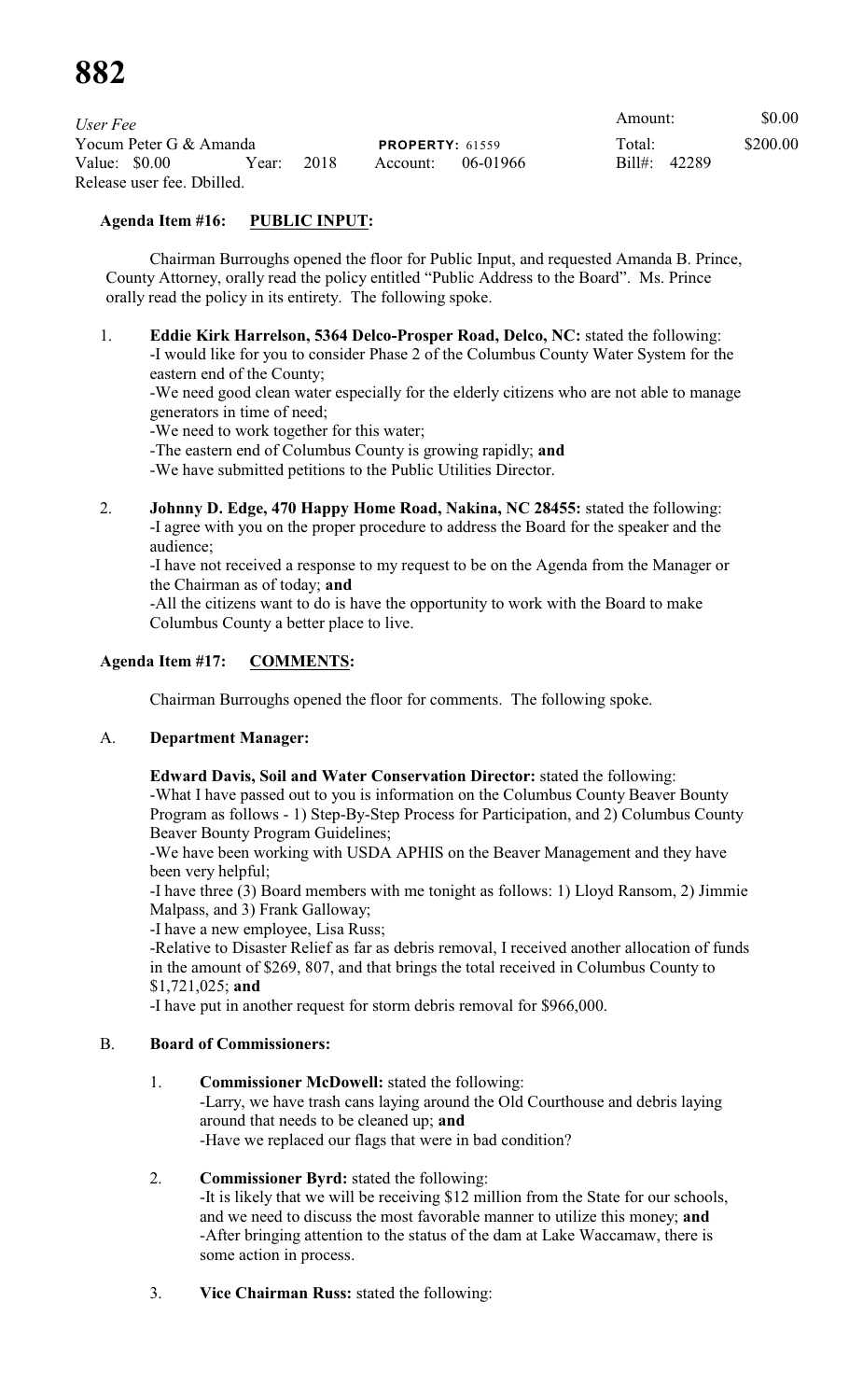-I have been attending events that involve the youth of Columbus County, and the most impressive events I have attended are ones that involve the Boy Scouts and how they conduct themselves, and we need to follow their procedures; **and** -The State Park personnel would like to be on the February 18, 2019 Agenda to address the Board on the Lake Waccamaw dam.

### 4. **Commissioner Prevatte:** stated the following:

-Trillium does not only involve mental health, it entails Total Health Management and five (5) insurance groups have been identified;

-I, along with other Board members, attended a meeting at Vineland Station relative to concerns in the County, and the top issue was drainage and water management; **and**

-This Board was addressed a few years ago about clear cutting of the forest and the problems that would be incurred, and at the present time, clear cutting is dominant and we have seen the results.

# 5. **Commissioner McMillian:** stated the following:

-All Columbus County citizens that want County water should have access to it; **and**

-We need to delve into the process of getting the ditches cleaned out.

# 6. **Chairman Burroughs:** stated the following:

-We need to establish the dates for the following meetings:

- A. Columbus County Schools;
- B. Whiteville City Schools;<br>C. Southeastern Community
- Southeastern Community College;
- D. Annual Board Retreat; **and**
- E. Appointee Evaluations.

# C. **County Manager (Michael H. Stephens):** stated the following:

-Darren Currie, Whiteville Manager, came to my office and expressed a desire for the city/town managers in Columbus County to form a coalition to address the problems that were being encountered with flooding/drainage issues, and what can be done to remedy this.

# **RECESS REGULAR SESSION and enter into CLOSED SESSION in ACCORDANCE with N.C.G.S. § 143-318.11(a) (3) ATTORNEY-CLIENT PRIVILEGE and (6) PERSONNEL:**

At 8:01 P.M., Commissioner McDowell made a motion to recess Regular Session and enter into Closed Session in Accordance with N.C.G.S. § 143-318.11(a) (3) Attorney-Client Privilege and (6) Personnel, after a five (5) minute recess, seconded by Commissioner Byrd. The motion unanimously passed.

# **Agenda Item #18: CLOSED SESSION in ACCORDANCE with N.C.G.S. § 143-318.11(a) (3) ATTORNEY-CLIENT PRIVILEGE and (6) PERSONNEL:**

No official action was taken.

# **ADJOURN CLOSED SESSION and resume REGULAR SESSION:**

At 8:57 P.M., Vice Chairman Russ made a motion to adjourn Closed Session and resume Regular Session, seconded by Commissioner McDowell. The motion unanimously passed.

# **READING and APPROVAL of CLOSED SESSION GENERAL ACCOUNT:**

Chairman Burroughs requested that Amanda B. Prince, County Attorney, orally read the Closed Session General Account. Ms. Prince orally read the following: *"The Board of Commissioners discussed legal and personnel issues. No actions or decisions were made"*.

Commissioner Byrd made a motion to accept the Closed Session General Account, seconded by Commissioner McDowell. The motion unanimously passed.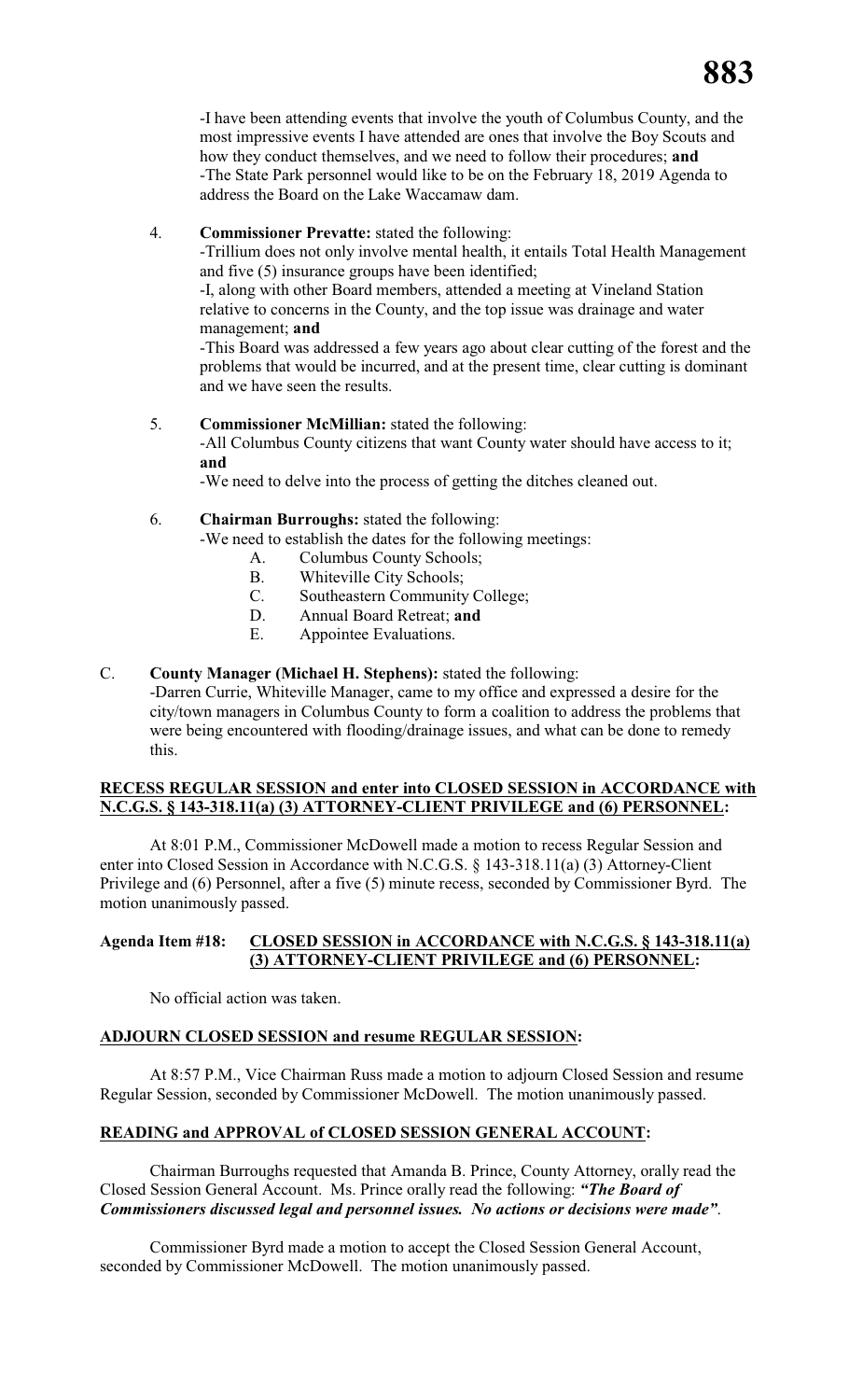# **Agenda Item #19: ADJOURNMENT:**

At 8:59 P.M., Commissioner Bullard made a motion to adjourn, seconded by Commissioner Byrd. The motion unanimously passed.

**APPROVED:**

**JUNE B. HALL, Clerk to Board** 

 $T$ **RENT BURROUGHS, Chairman**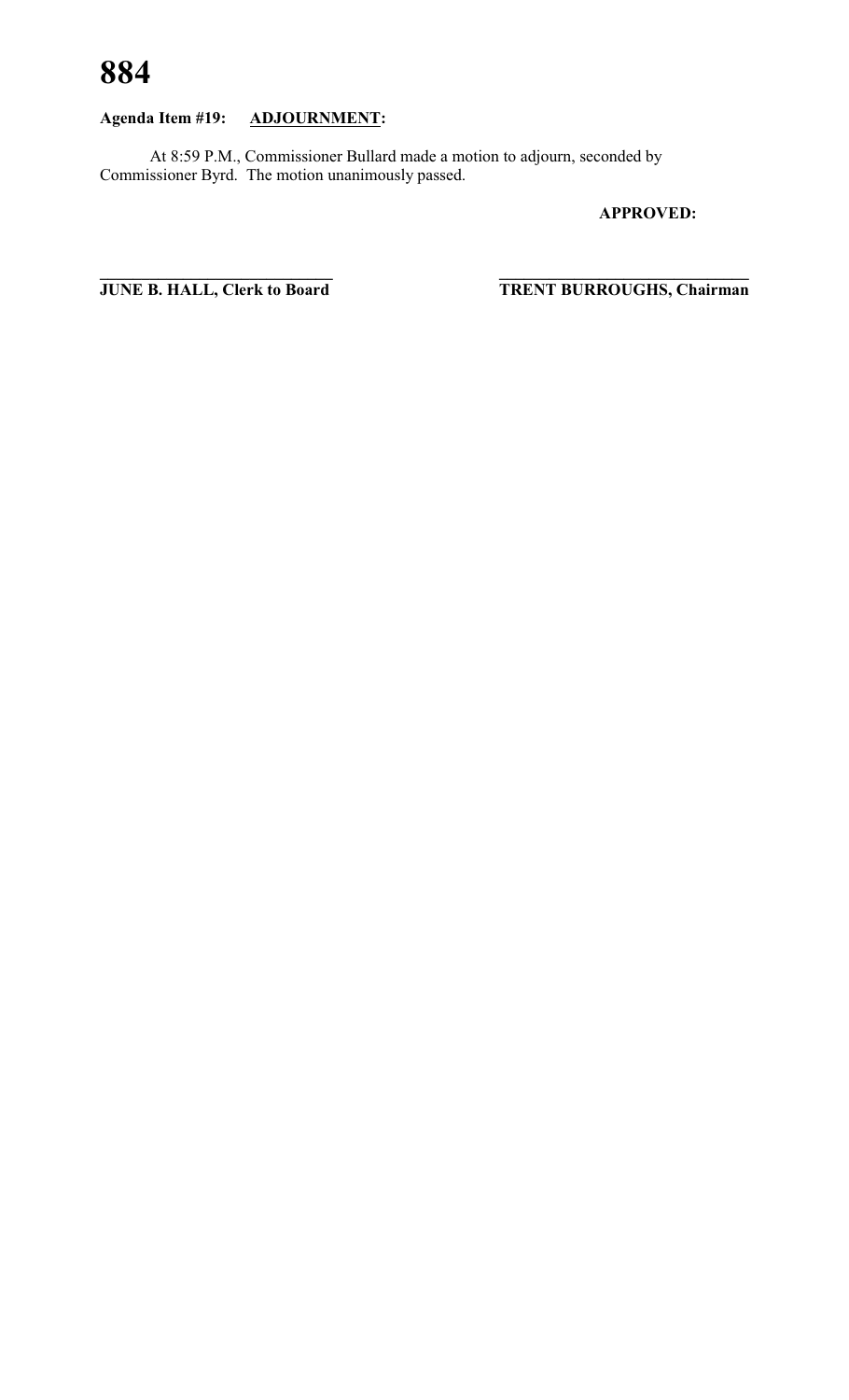The Honorable Columbus County Commissioners met on the above stated date and at the above stated time in the Dempsey B. Herring Courthouse Annex Building, located at 112 West Smith Street, Whiteville, North Carolina, to act as the Columbus County Water and Sewer District I Board.

#### **COMMISSIONERS PRESENT: APPOINTEES PRESENT:**

James E. Prevatte Giles E. Byrd **APPOINTEE ABSENT:** Charles T. McDowell

**Trent Burroughs, Chairman** Mike Stephens, **County Manager** P. Edwin Russ, Vice-Chairman Amanda B. Prince, County Attorney Jerome McMillian June B. Hall, **Clerk to the Board**

Ricky Bullard Bobbie Faircloth, **Finance Officer**

### **MEETING CALLED TO ORDER:**

At 7:18 P.M., Chairman Trent Burroughs called the **combination meeting** of Columbus County Water and Sewer Districts I, II, III, IV and V Board Meeting to order.

### **Agenda Item #14: COLUMBUS COUNTY WATER and SEWER DISTRICTS I, II, III, IV and V - APPROVAL of BOARD MEETING MINUTES:**

January 22, 2019 **Combination Meeting** of Columbus County Water and Sewer Districts I, II, III, IV and V Board Meeting **(5 sets)**

Commissioner McDowell made a motion to approve the January 22, 2019 Columbus County Water and Sewer District I Board Meeting Minutes, as recorded, seconded by Commissioner Bullard. The motion unanimously passed.

### **ADJOURNMENT:**

At 7:19 P.M., Commissioner Bullard made a motion to adjourn, seconded by Commissioner Prevatte. The motion unanimously passed.

\_\_\_\_\_\_\_\_\_\_\_\_\_\_\_\_\_\_\_\_\_\_\_\_\_\_\_\_\_ \_\_\_\_\_\_\_\_\_\_\_\_\_\_\_\_\_\_\_\_\_\_\_\_\_\_\_\_\_\_\_\_\_\_\_

**APPROVED:**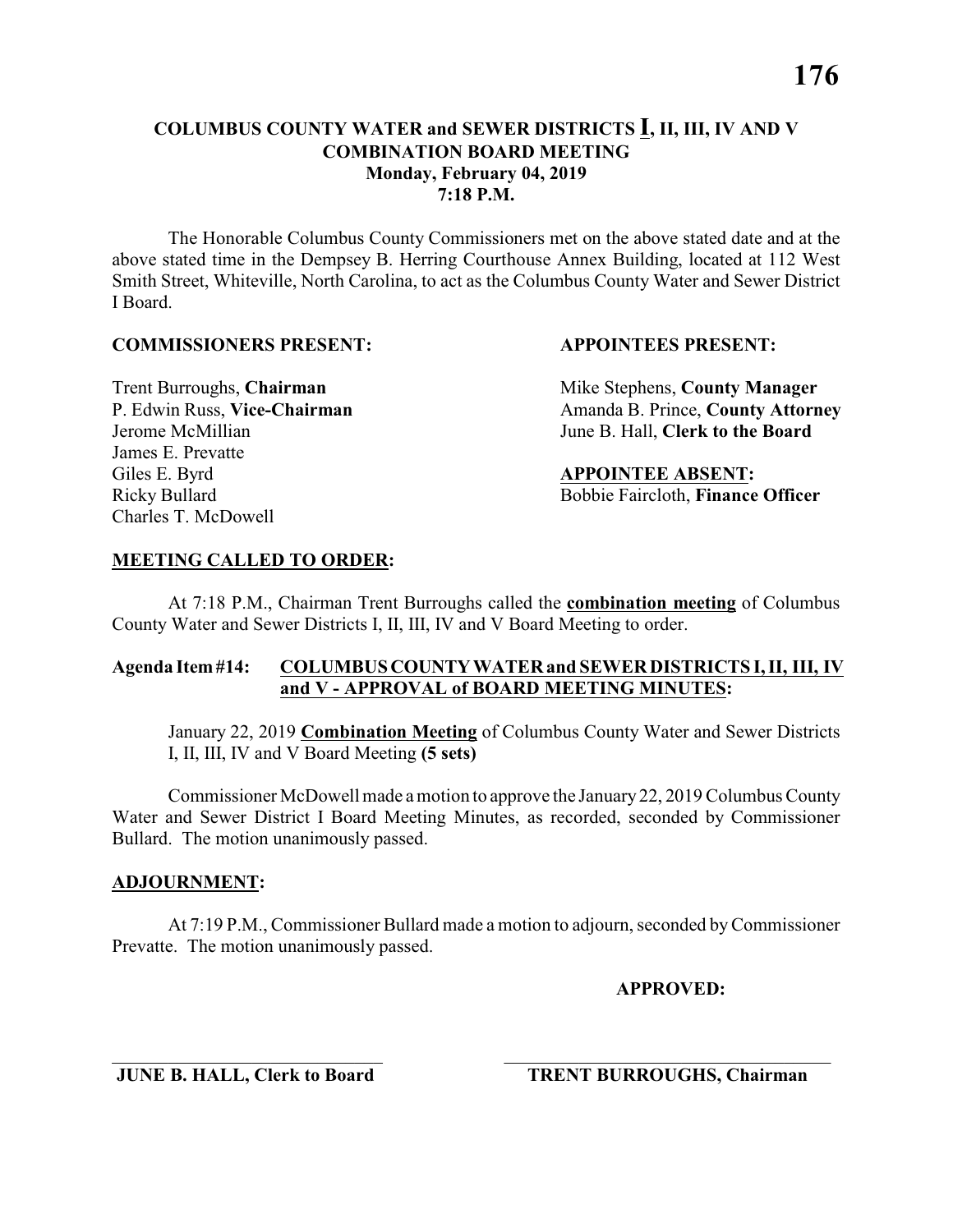### **COLUMBUS COUNTY WATER and SEWER DISTRICTS I, II, III, IV AND V COMBINATION BOARD MEETING Monday, February 04, 2019 7:18 P.M.**

The Honorable Columbus County Commissioners met on the above stated date and at the above stated time in the Dempsey B. Herring Courthouse Annex Building, located at 112 West Smith Street, Whiteville, North Carolina, to act as the Columbus County Water and Sewer District II Board.

#### **COMMISSIONERS PRESENT: APPOINTEES PRESENT:**

James E. Prevatte Giles E. Byrd **APPOINTEE ABSENT:** Charles T. McDowell

**Trent Burroughs, Chairman** Mike Stephens, **County Manager** P. Edwin Russ, Vice-Chairman Amanda B. Prince, County Attorney Jerome McMillian June B. Hall, **Clerk to the Board**

Ricky Bullard Bobbie Faircloth, **Finance Officer**

### **MEETING CALLED TO ORDER:**

At 7:18 P.M., Chairman Trent Burroughs called the **combination meeting** of Columbus County Water and Sewer Districts I, II, III, IV and V Board Meeting to order.

### **Agenda Item #14: COLUMBUS COUNTY WATER and SEWER DISTRICTS I, II, III, IV and V - APPROVAL of BOARD MEETING MINUTES:**

January 22, 2019 **Combination Meeting** of Columbus County Water and Sewer Districts I, II, III, IV and V Board Meeting **(5 sets)**

Commissioner McDowell made a motion to approve the January 22, 2019 Columbus County Water and Sewer District II Board Meeting Minutes, as recorded, seconded by Commissioner Bullard. The motion unanimously passed.

### **ADJOURNMENT:**

At 7:19 P.M., Commissioner Bullard made a motion to adjourn, seconded by Commissioner Prevatte. The motion unanimously passed.

\_\_\_\_\_\_\_\_\_\_\_\_\_\_\_\_\_\_\_\_\_\_\_\_\_\_\_\_\_ \_\_\_\_\_\_\_\_\_\_\_\_\_\_\_\_\_\_\_\_\_\_\_\_\_\_\_\_\_\_\_\_\_\_\_

**APPROVED:**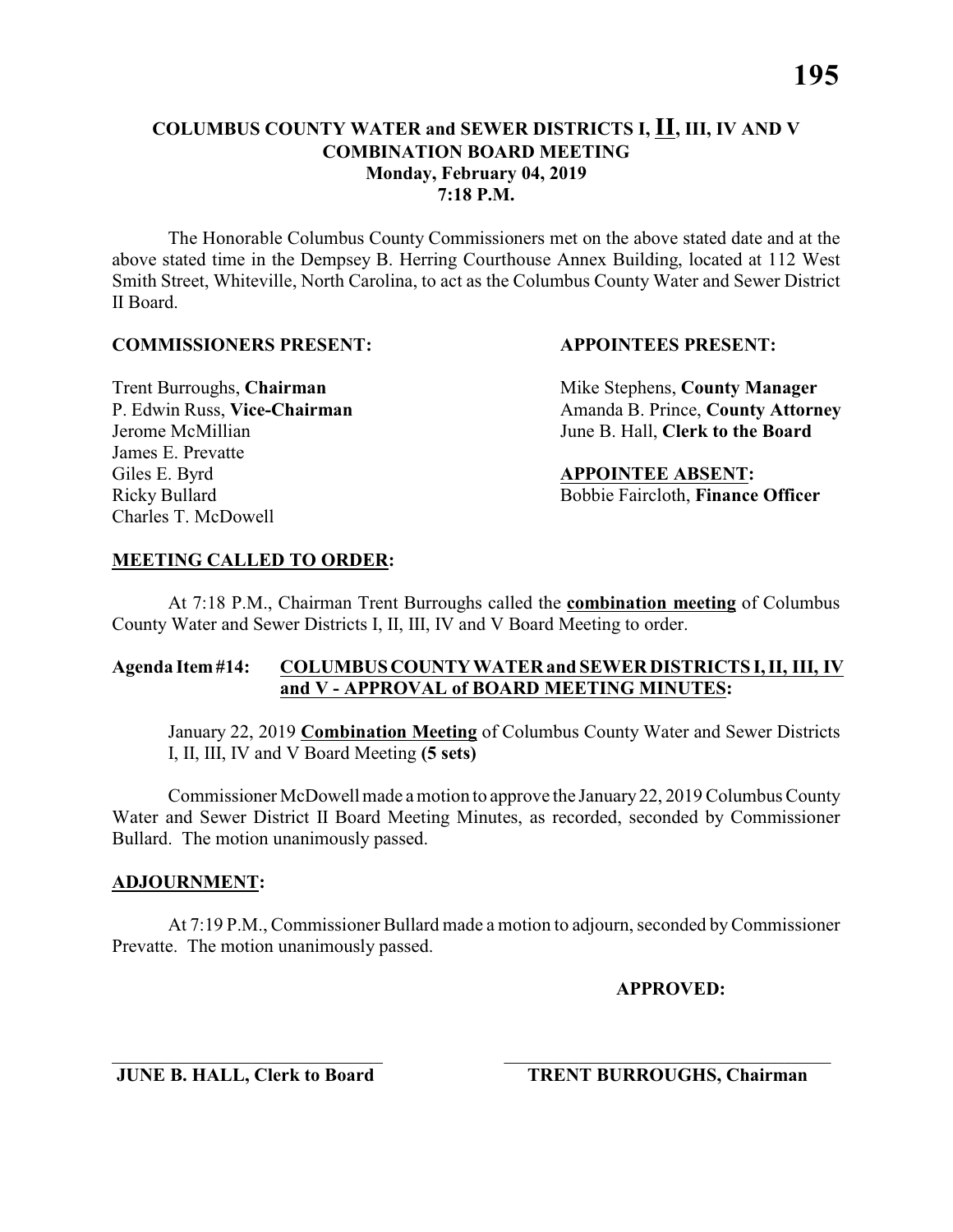### **COLUMBUS COUNTY WATER and SEWER DISTRICTS I, II, III, IV AND V COMBINATION BOARD MEETING Monday, February 04, 2019 7:18 P.M.**

The Honorable Columbus County Commissioners met on the above stated date and at the above stated time in the Dempsey B. Herring Courthouse Annex Building, located at 112 West Smith Street, Whiteville, North Carolina, to act as the Columbus County Water and Sewer District III Board.

#### **COMMISSIONERS PRESENT: APPOINTEES PRESENT:**

James E. Prevatte Giles E. Byrd **APPOINTEE ABSENT:** Charles T. McDowell

**Trent Burroughs, Chairman** Mike Stephens, **County Manager** P. Edwin Russ, Vice-Chairman Amanda B. Prince, County Attorney Jerome McMillian June B. Hall, **Clerk to the Board**

Ricky Bullard Bobbie Faircloth, **Finance Officer**

# **MEETING CALLED TO ORDER:**

At 7:18 P.M., Chairman Trent Burroughs called the **combination meeting** of Columbus County Water and Sewer Districts I, II, III, IV and V Board Meeting to order.

# **Agenda Item #14: COLUMBUS COUNTY WATER and SEWER DISTRICTS I, II, III, IV and V - APPROVAL of BOARD MEETING MINUTES:**

January 22, 2019 **Combination Meeting** of Columbus County Water and Sewer Districts I, II, III, IV and V Board Meeting **(5 sets)**

Commissioner McDowell made a motion to approve the January 22, 2019 Columbus County Water and Sewer District III Board Meeting Minutes, as recorded, seconded by Commissioner Bullard. The motion unanimously passed.

### **ADJOURNMENT:**

At 7:19 P.M., Commissioner Bullard made a motion to adjourn, seconded by Commissioner Prevatte. The motion unanimously passed.

\_\_\_\_\_\_\_\_\_\_\_\_\_\_\_\_\_\_\_\_\_\_\_\_\_\_\_\_\_ \_\_\_\_\_\_\_\_\_\_\_\_\_\_\_\_\_\_\_\_\_\_\_\_\_\_\_\_\_\_\_\_\_\_\_

**APPROVED:**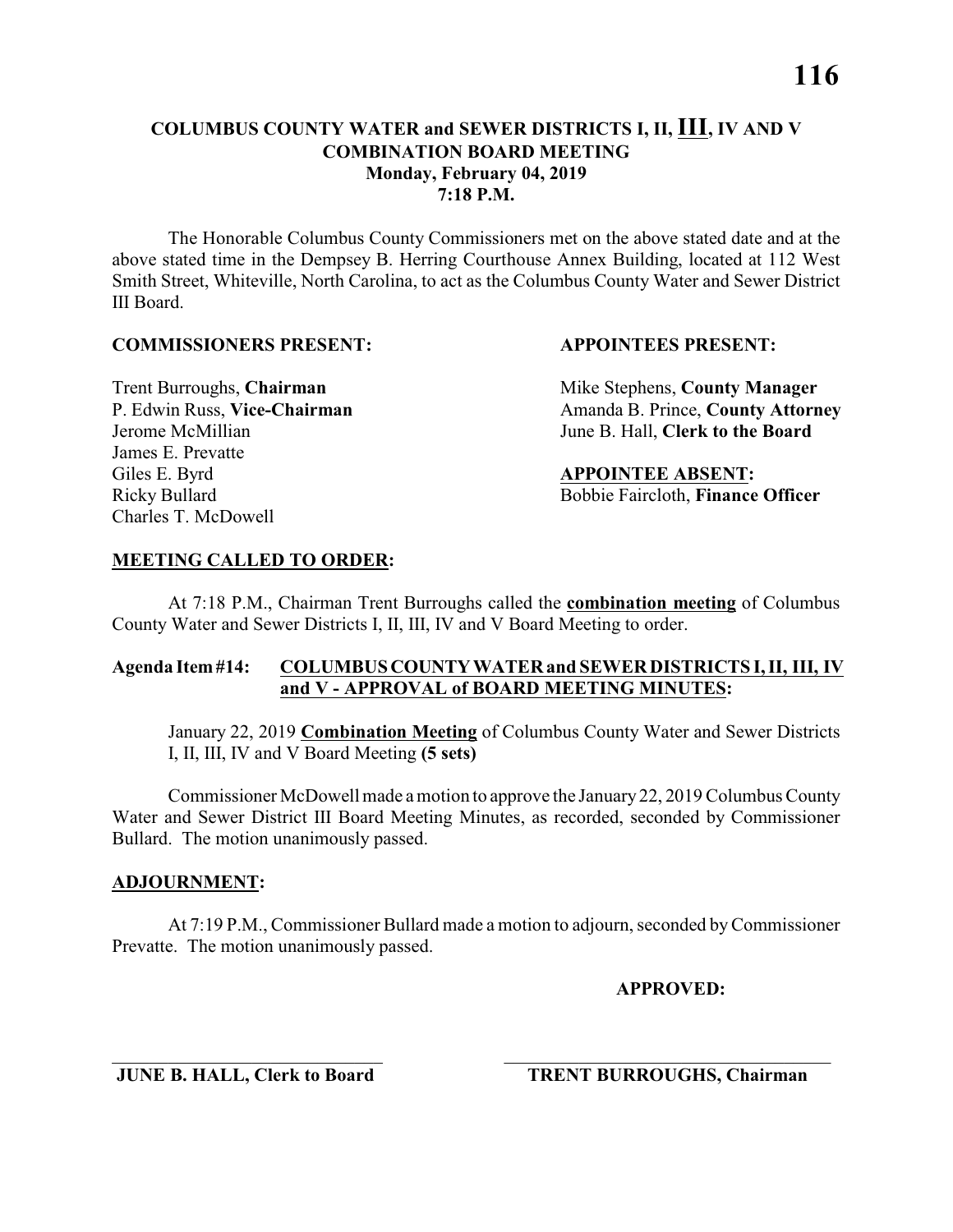#### **COLUMBUS COUNTY WATER and SEWER DISTRICTS I, II, III, IV AND V COMBINATION BOARD MEETING Monday, February 04, 2019 7:18 P.M.**

The Honorable Columbus County Commissioners met on the above stated date and at the above stated time in the Dempsey B. Herring Courthouse Annex Building, located at 112 West Smith Street, Whiteville, North Carolina, to act as the Columbus County Water and Sewer District IV Board.

#### **COMMISSIONERS PRESENT: APPOINTEES PRESENT:**

James E. Prevatte Giles E. Byrd **APPOINTEE ABSENT:** Charles T. McDowell

**Trent Burroughs, Chairman** Mike Stephens, **County Manager** P. Edwin Russ, Vice-Chairman Amanda B. Prince, County Attorney Jerome McMillian June B. Hall, **Clerk to the Board**

Ricky Bullard Bobbie Faircloth, **Finance Officer**

# **MEETING CALLED TO ORDER:**

At 7:18 P.M., Chairman Trent Burroughs called the **combination meeting** of Columbus County Water and Sewer Districts I, II, III, IV and V Board Meeting to order.

# **Agenda Item #14: COLUMBUS COUNTY WATER and SEWER DISTRICTS I, II, III, IV and V - APPROVAL of BOARD MEETING MINUTES:**

January 22, 2019 **Combination Meeting** of Columbus County Water and Sewer Districts I, II, III, IV and V Board Meeting **(5 sets)**

Commissioner McDowell made a motion to approve the January 22, 2019 Columbus County Water and Sewer District IV Board Meeting Minutes, as recorded, seconded by Commissioner Bullard. The motion unanimously passed.

# **ADJOURNMENT:**

At 7:19 P.M., Commissioner Bullard made a motion to adjourn, seconded by Commissioner Prevatte. The motion unanimously passed.

**APPROVED:**

\_\_\_\_\_\_\_\_\_\_\_\_\_\_\_\_\_\_\_\_\_\_\_\_\_\_\_\_\_ \_\_\_\_\_\_\_\_\_\_\_\_\_\_\_\_\_\_\_\_\_\_\_\_\_\_\_\_\_\_\_\_\_\_\_ **JUNE B. HALL, Clerk to Board TRENT BURROUGHS, Chairman**